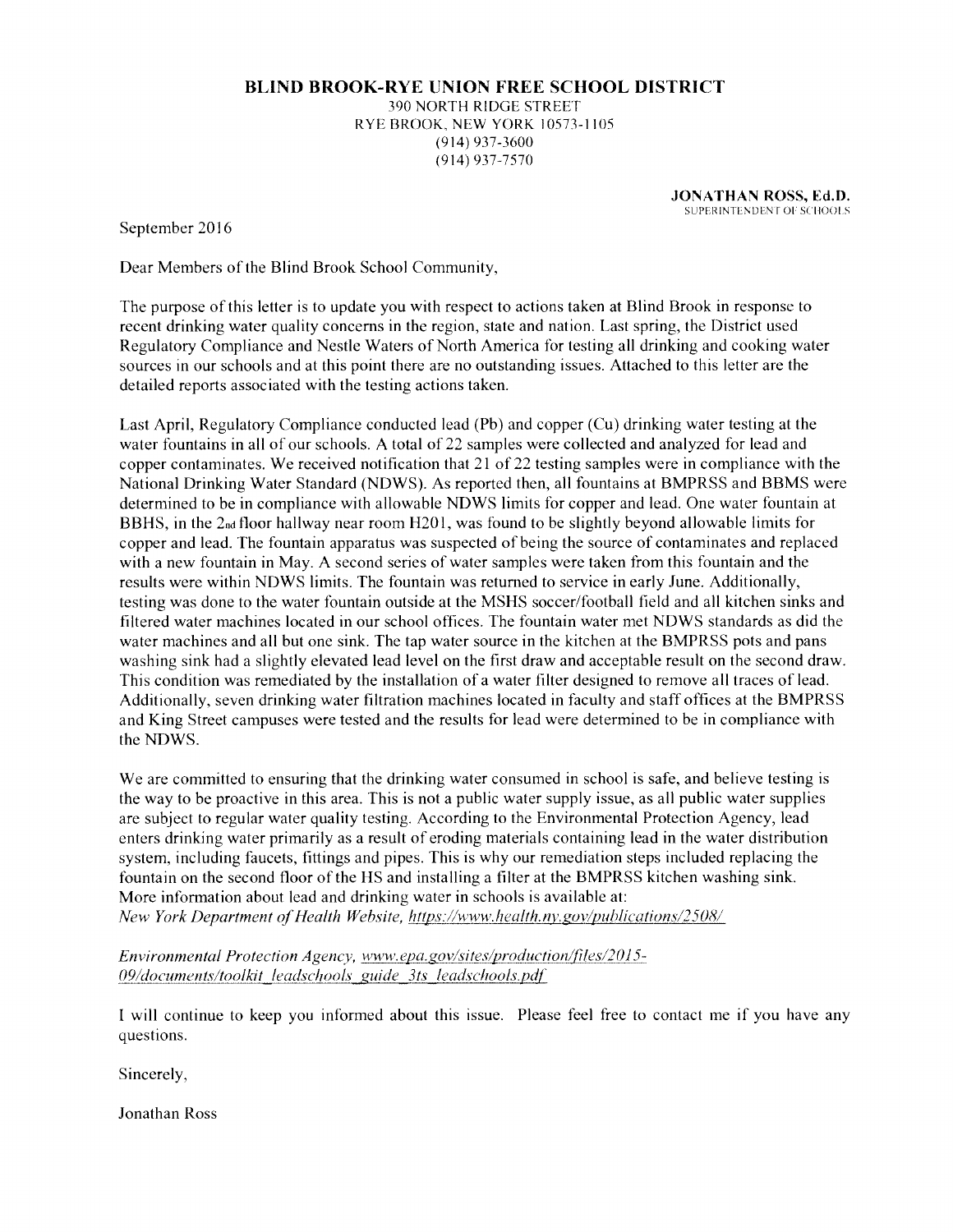

Jonathan Ross May 12, 2016 Blind Brook High School 40 King Street Rye Brook, NY 10573

Dear Mr. Ross,

RegCom completed the lead/copper in water testing for the Blind Brook-Rye UFSD. The investigation was completed on April 16, 2016. Attached is the report and invoice for services rendered.

If there are any questions or further information is needed, please do hesitate to contact me (914) 439-6513. Thank you for considering *RegCom* for your safety and compliance needs.

Smcerely

Ernest C. Coon, MSc, RPIH, HEM

[BB.1041.16.IH](https://BB.1041.16.IH) 

**FIE CEIVED** 

**245 Albany Avenue• Thornwood** • **New York• 10594 Tel (914) 439-6513** • **Email: [REGCOMP2@HOTMAIL.COM](mailto:REGCOMP2@HOTMAIL.COM)** 

**Occupational Safety** 

**Environmental** 

**COMPLIANCE IS SAFETY**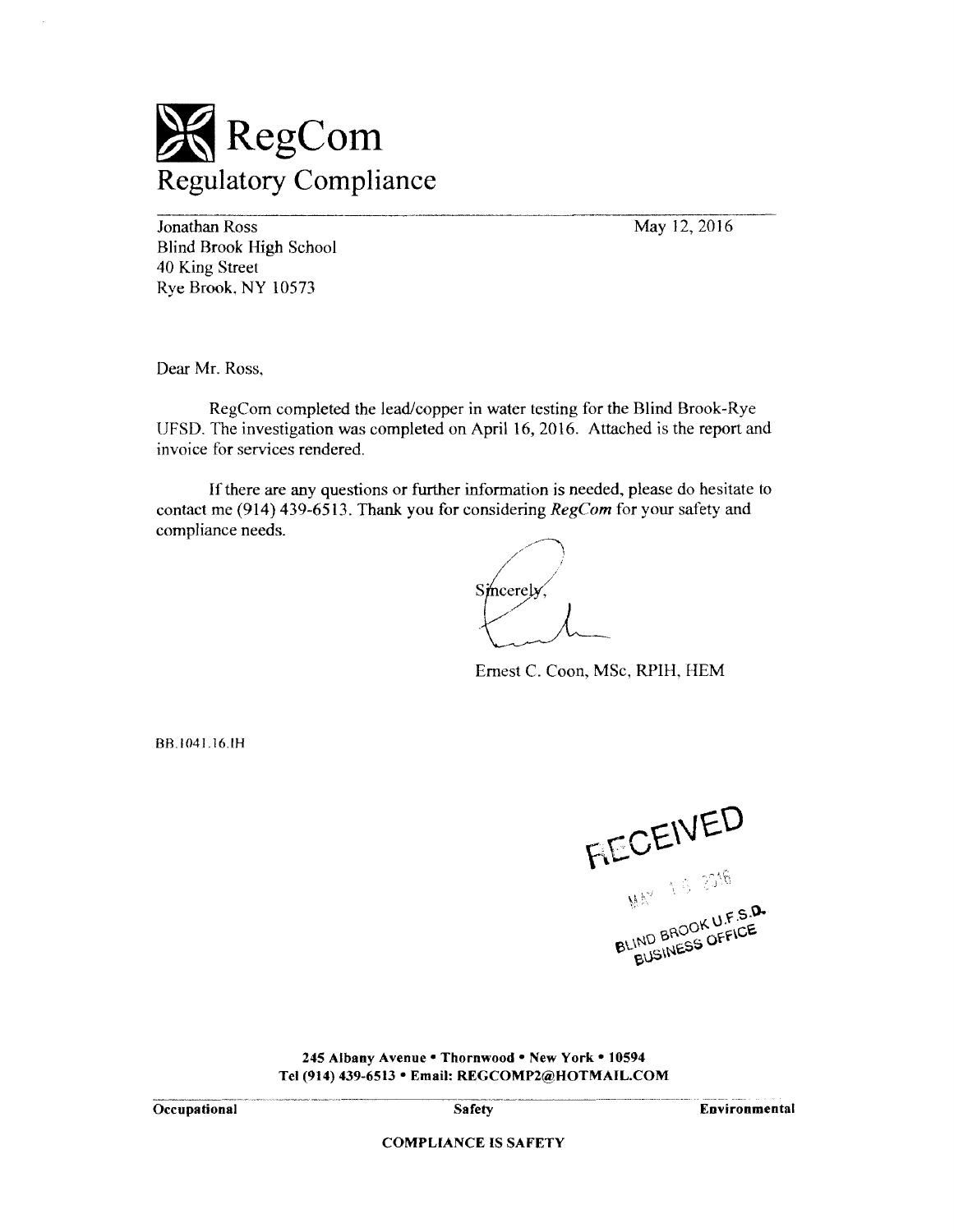## Regulatory Compliance 245 Albany Avenue Thornwood, New York 10594 (914) 439-6513

## **Lead and Copper Concentration In Drinking Water**

**At** 

**Blind Brook-Rye UFSD** 

**High School/Middle School Ridge Street School** 

## **RegCom's Project Number: [BB.1041.16.IH](https://BB.1041.16.IH)**



Date of Survey: April 16, 2016

Field Work performed by: Ernest Coon, MSc, RPIH, HEM

Report Written By: Ernest Coon, MSc, RPIH, HEM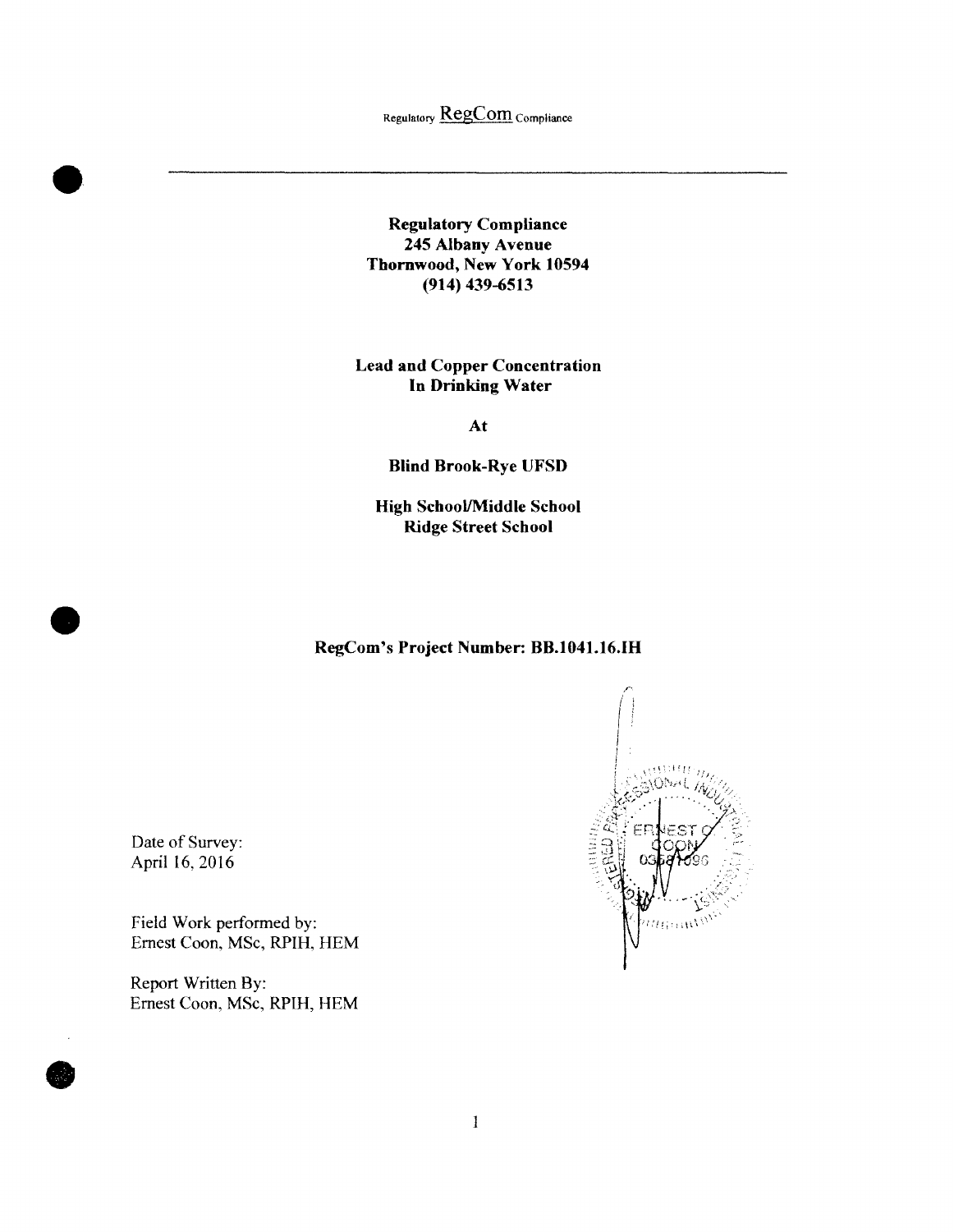### **ABSTRACT**

The Blind Brook-Rye UFSD retained Regulatory Compliance to test the water fountains/sinks in selected areas, as identified by the district, for lead and copper contamination. The overall objective is to determine the lead/copper content in drinking water in the districts buildings. The District has one (I) elementary school and one (I) high school/middle school.

A total of 22 samples were collected and analyzed for lead and copper contaminates.

The water fountains /sinks that were tested are in compliance with the NOWS, with the exception of the water fountain located on the  $2<sup>nd</sup>$  floor hallway near room H201 in the Middle/High School. See the result listed in the Results Section.

Several remediation options arc offered at the end of the report. They included labeling, installing water filters or removal of the unit.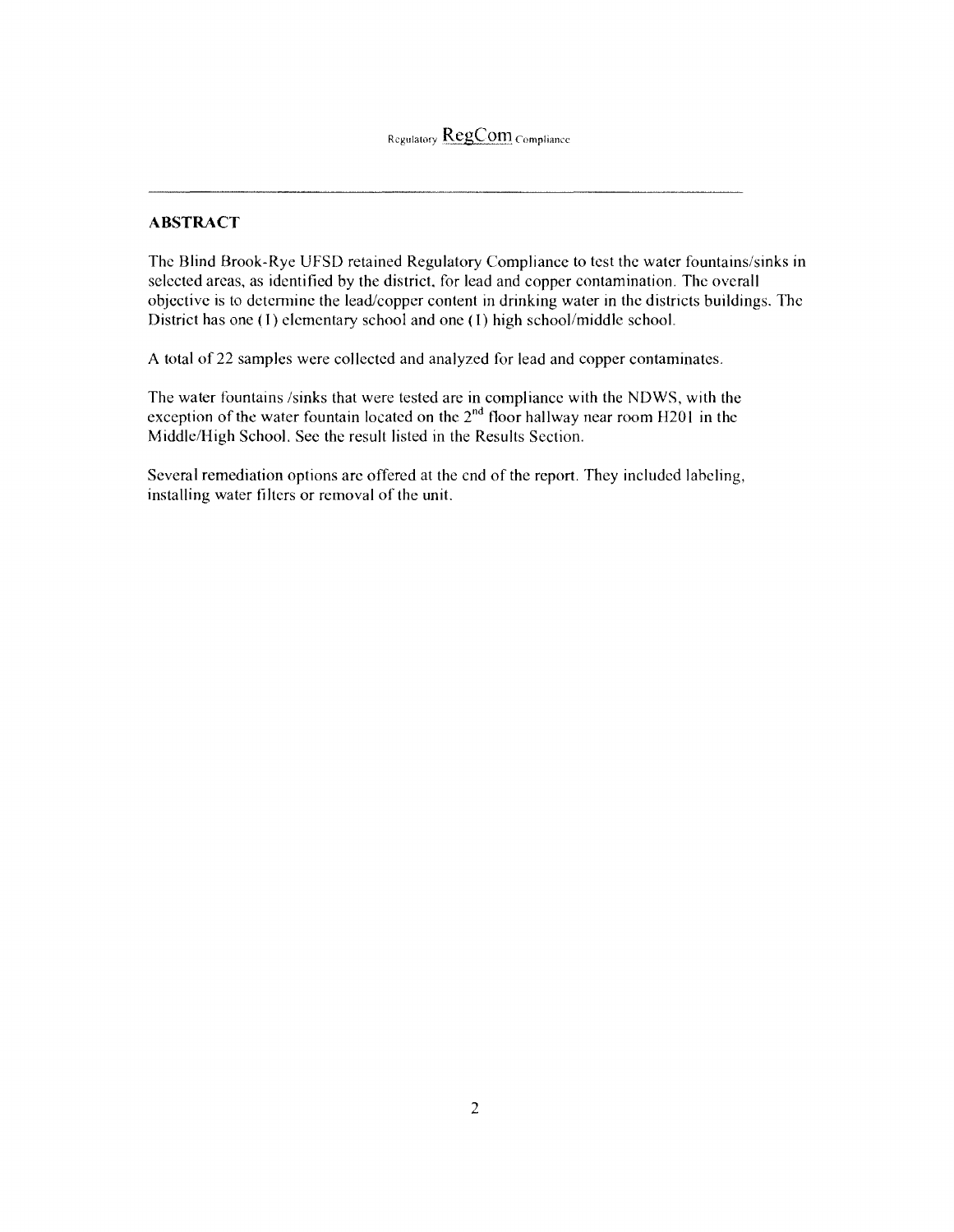$\langle \varphi_{\alpha} \rangle$ 

## **TABLE OF CONTENTS**

|     | <b>ABSTRACT</b>                    |                         |  |
|-----|------------------------------------|-------------------------|--|
|     | <b>TABLE OF CONTENTS</b>           | 3                       |  |
| 1.0 | <b>INTRODUCTION</b>                | $\overline{\mathbf{4}}$ |  |
| 2.0 | <b>SAMPLING METHODOLOGY</b>        | $\boldsymbol{4}$        |  |
| 3.0 | <b>RESULTS</b>                     | 5                       |  |
| 4.0 | <b>OBSERVATIONS AND DISCUSSION</b> | 5                       |  |
| 5.0 | <b>CONCLUSION</b>                  | 5                       |  |
| 6.0 | <b>RECOMMENDATIONS</b>             | 6                       |  |

## Appendix

| Appendix A | <b>Laboratory Results for Lead</b>   |
|------------|--------------------------------------|
| Appendix B | <b>Laboratory Results for Copper</b> |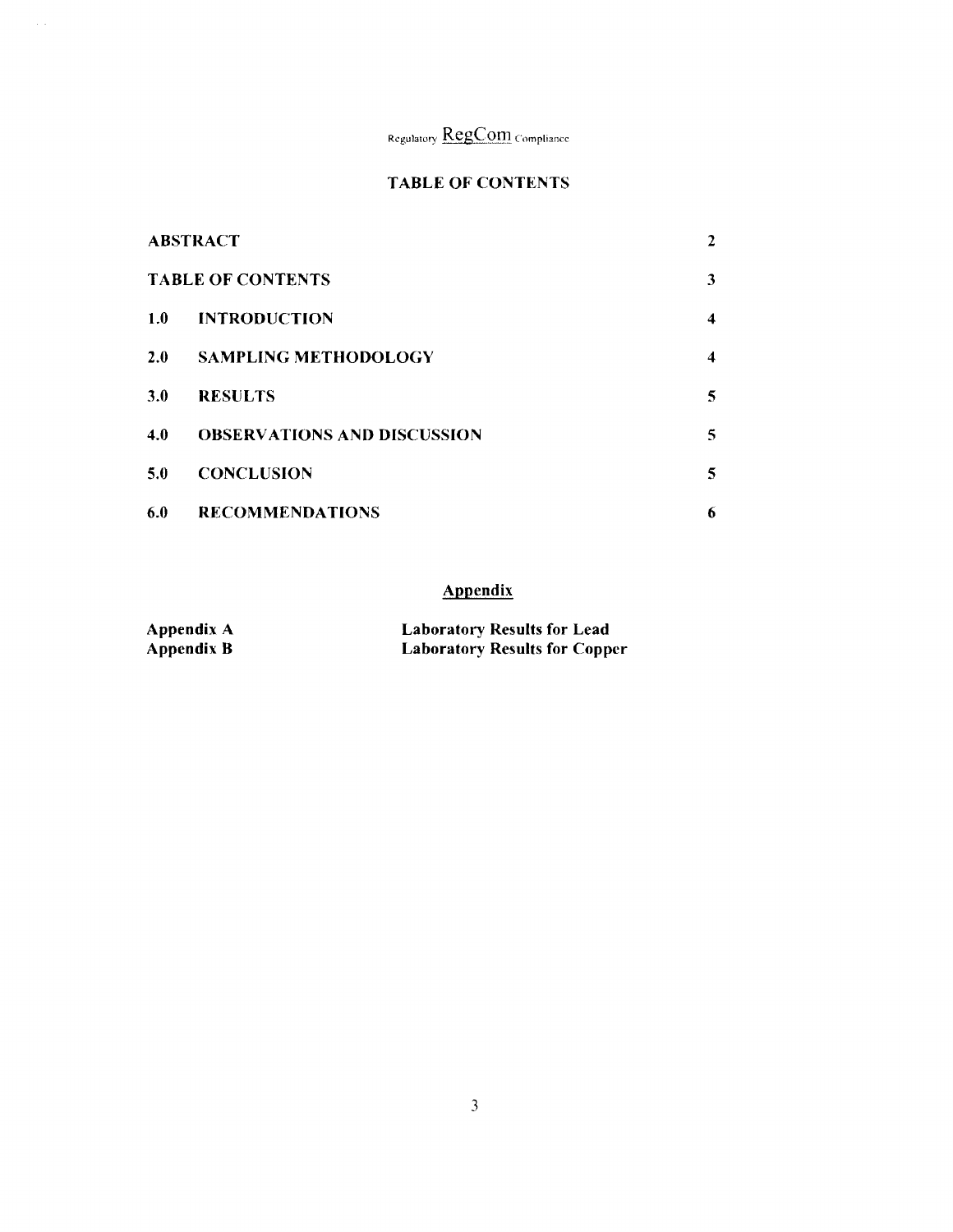### **1.0 INTRODUCTION**

The Blind Brook-Rye UFSD retained Regulatory Compliance to test the water fountains/sinks in selected areas, as identified by the district, for lead and copper contamination. The overall objective is to determine the lead/copper content in drinking water in the districts buildings. The District has one (1) elementary school and one (1) high school/middle school.

Lead is a toxic metal that can be harmful when ingested (or inhaled), and young children arc particularly sensitive to the effects of lead. Lead can get into drinking water by being present in the source water, or by interaction of the water with plumbing materials containing lead (through corrosion). Common sources of lead in drinking water include: solder, fluxes, pipes and pipe fittings, fixtures, and sediments. Thus, it is possible that different water outlets in a given building could have dissimilar concentrations of lead.

Although copper is an essential micronutrient and is required by the body in very small amounts, excess copper in the human body can cause stomach and intestinal distress such as nausea, vomiting, diarrhea and stomach cramps. The lowest level at which these adverse effects occur has not been well defined. People with Wilson's disease, a rare genetic disorder, are more sensitive to the effects of copper.

Lead in drinking water is regulated under the Safe Drinking Water Act ( 1974) as amended. The Lead Contamination Control Act (LCCA) amended the Safe Drinking Water Act and is aimed at identifying and reducing lead in drinking water in schools (and day care facilities). In April 1994, EPA prepared two guidance documents to assist municipalities in meeting the requirements of the LCCA.

Prior to the day of sampling, the custodians were responsible for having the outlets flushed and for assuring that water is not drawn from any water outlet overnight prior to sampling, this includes sprinkler systems.

### **2.0 SAMPLING METHODOLOGY**

Samples were collected in accordance with the EPA testing protocols: *Lead in drinking Water in Schools and Non-residential Buildings, EPA/812-b-94-002, April 1994. Sample analysis was of* lead was completed by EPA method 200.9 and copper was completed by SM 18-21 3111B (99). The initial draw was collected after allowing the water to stand in the fountain/sink (faucet) for a minimum of 6 hours and the second draw was captured following a 30-second flush.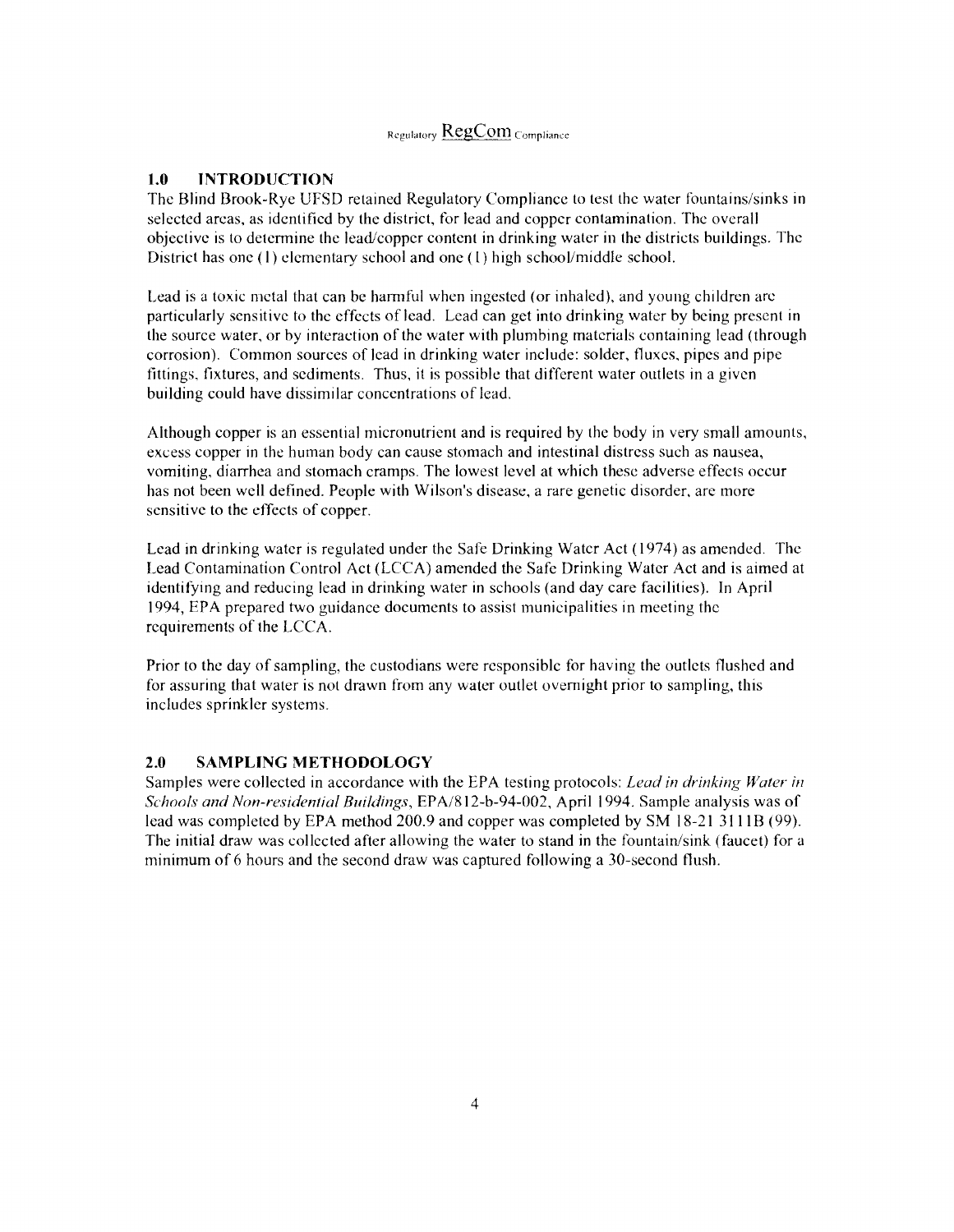### $_{\rm Requlatory RegCom <sub>Compliance</sub>$ </mark></sub>

### **3.0 RESULTS**

#### Table 1.0 Locations that are above the lead action level of 0.015 mg/L:

| Location<br>Middle/High School              | $1st$ Draw<br>(mg/L | (mg/L) | $\pm 2^{nd}$ Draw $\pm$ Comments |
|---------------------------------------------|---------------------|--------|----------------------------------|
| Hallway 2 <sup>nd</sup> Floor Water   0.021 |                     | 0.068  | Water Fountain                   |
| Fountain Near room                          |                     |        |                                  |
| H20                                         |                     |        |                                  |

#### **Table 2.0 Locations that are above the copper action level of 1.3 mg/L:**

| Location<br><b>Middle/High School</b> | $1st$ Draw<br>(mg/L) | $(\text{me/L})$ | $2nd$ Draw $\vert$ Comments |
|---------------------------------------|----------------------|-----------------|-----------------------------|
| Hallway $2^{nd}$ Floor Water   1.186  |                      | 01.645          | Water Fountain              |
| Fountain Near room                    |                      |                 |                             |
|                                       |                      |                 |                             |

Note: Regulatory limit for lead is 15 ppb or 0.015 mg/L; Regulatory limit for copper is 1300 ppb or 1.3 mg/L; BDL = below detectable limit; ppb = parts per billion; mg/I = milligrams per liter: NO = not operating; AU=Already used: WF = water fountain; L = lower; U=uppcr; CR=classroom; HW= hallway; BR-bathroom

### **4.0 OBSERVATIONS AND DISCUSSION**

The sampling was completed and the results were compared to the EPA's National Drinking Water Standard (NDWS). The water fountains /sinks that were tested are in compliance with the **NDWS,** of the water fountain located on the 2nd floor hallway near room H20 I in the Middle/High School.

One water fountain failed on the second draw for lead and copper. The fountain should be taken out of service until the fountain can be remediated or additional test indicate that the water quality is compliant with the standard. It is recommended that the fountain be inspected/cleaned and flushed for a minimum of 30 minutes and retested. If the sink or water fountain fail on the second draw again, further investigation maybe required to determine where the lead/copper is being introduced into the system or install a water filter to control the lead concentration. The filters must be maintained and replaced in accordance with the manufactures requirements/instructions. The process should be documented.

### **5.0 CONCLUSION**

The sampling was completed and the results were compared to the EPA's National Drinking Water Standard (NDWS). The water fountains /sinks that were tested are in compliance with the NDWS, of the water fountain located on the  $2<sup>nd</sup>$  floor hallway near room H201 in the Middle/High School.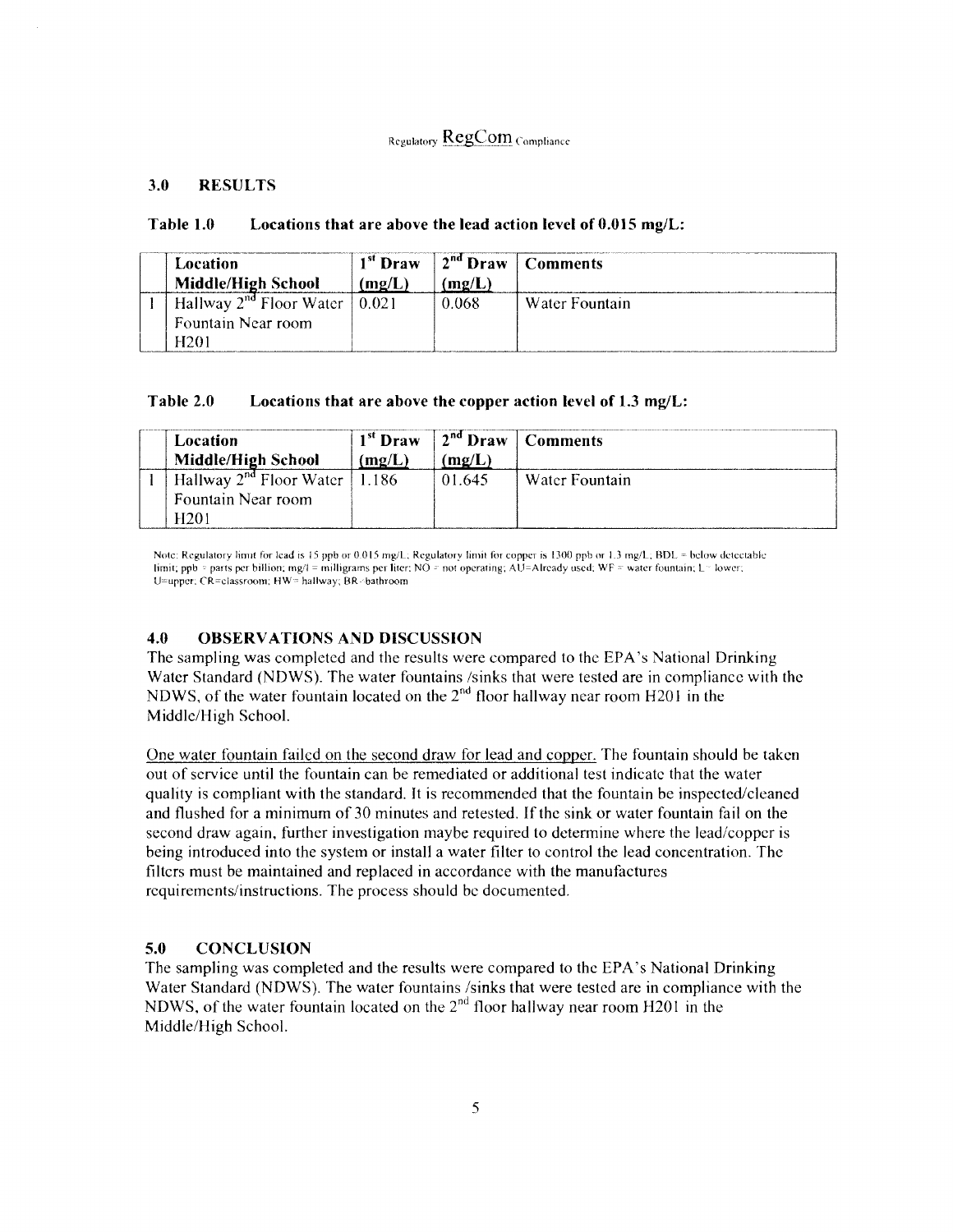### **6.0 RECOMMENDATIONS**

Water fountain that failed on the second draw:

- If the water is used for consumption or food preparation. the water fountain should be removed from service until the sampling point has been remediatcd or shown to be in compliance.
- Inspect/clean/flush for a minimum of 30 minutes and re-test.
- Install a water filter to control the lead concentration and, maintain and replace the filter in accordance with the manufactures requirements/instructions. The process should be documented.
- Remove/replace unit.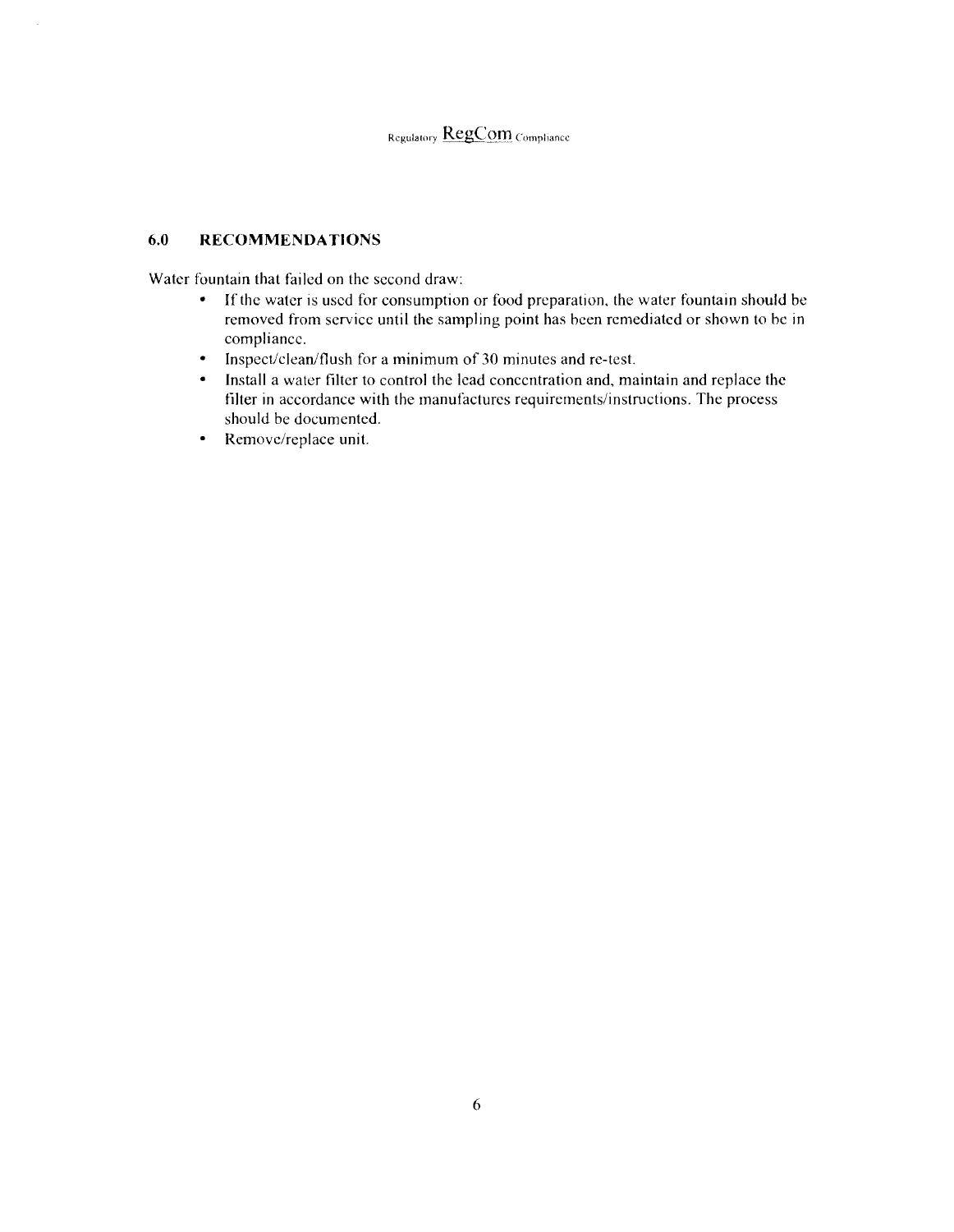**Laboratory Results for Lead** 

 $\hat{L}^{(1)}$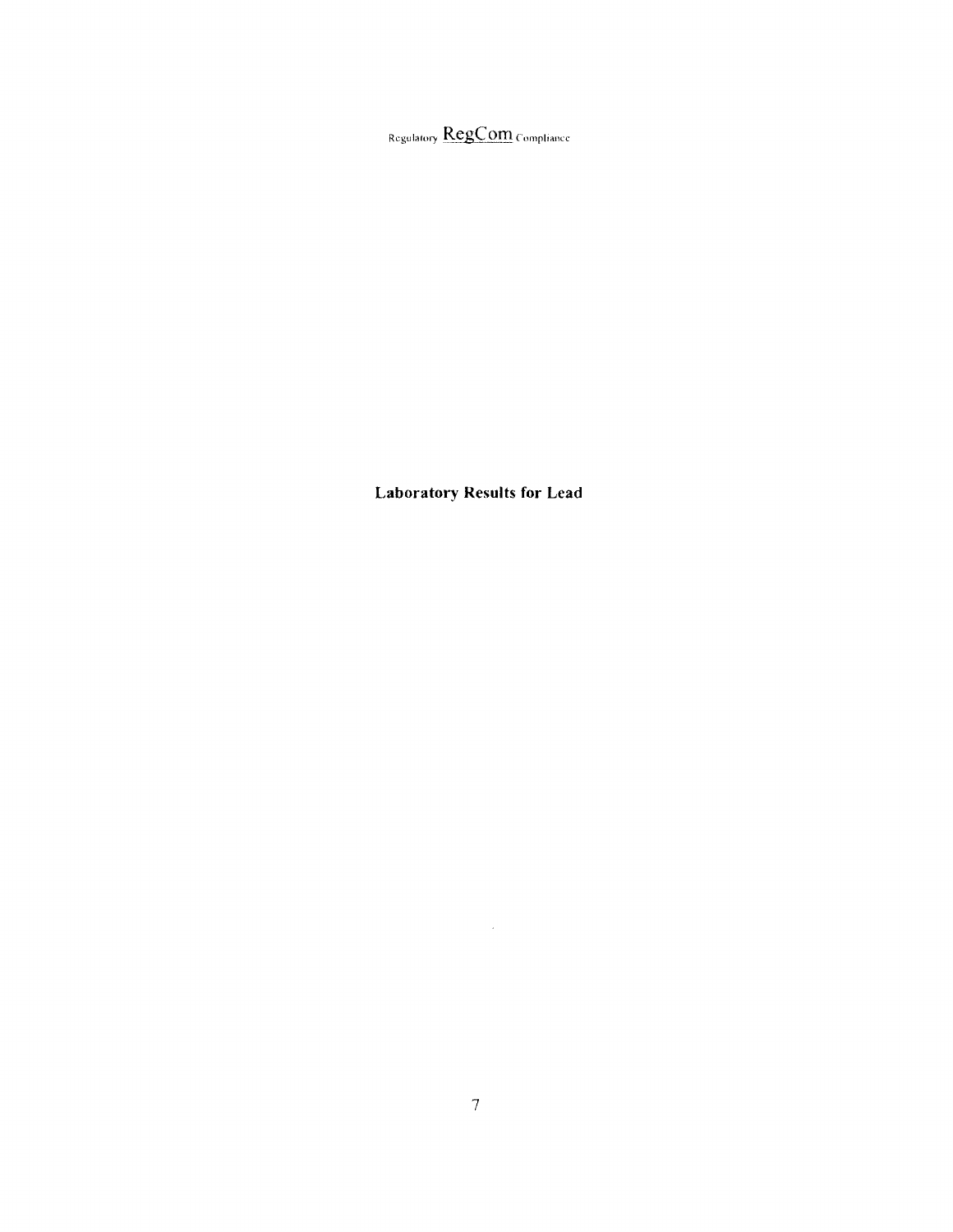$\mathcal{L}_{\mathcal{A}}$ 

**Page Intentionally Left Blank**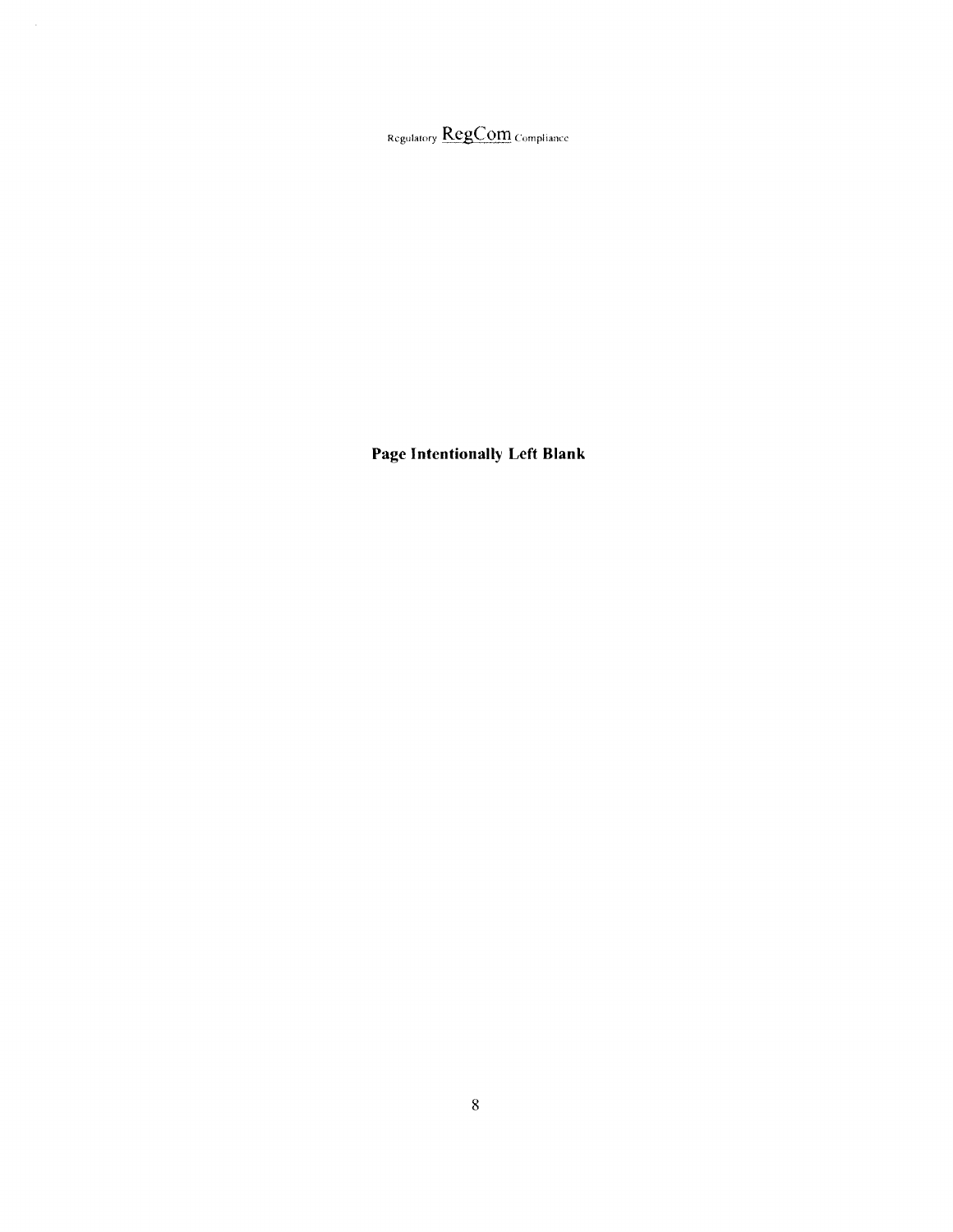**Laboratory Results for Copper**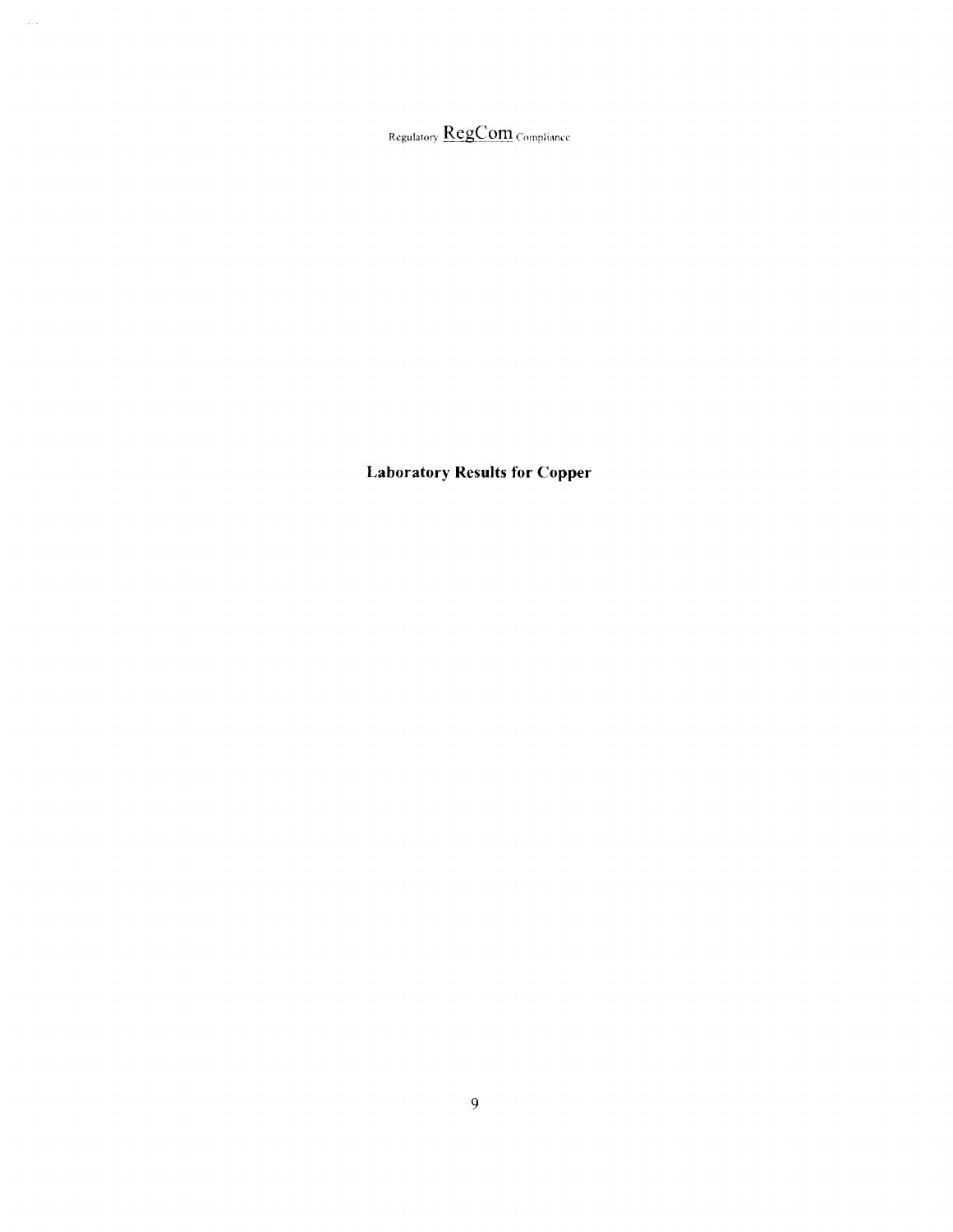**Water Sample Report** 

RE: CPN BB-1041-16-IH - Blind Brook Rye UFSD - Ridge Street

Date Collected: 04/16/2016 Client: RegCom 245 Albany Avenue Collected By: **Ernest Coon** Thornwood, NY 10594 Date Received:  $04/16/2016$ Date Analyzed: 04/20/2016 Analyzed By: Peter P. Argyrakis  $\frac{1}{2}$  ,  $\frac{1}{2}$ Hogyat Signature: Pb Water Analyte: Analytical Method EPA 200.9 NYS Lab Number: 10851

| Sample ID#/<br>Lab ID#  | <b>Sample Location</b>                                                                 | <b>Sample Notes</b> | Concentration        |
|-------------------------|----------------------------------------------------------------------------------------|---------------------|----------------------|
| 8A<br>2420138           | Hallway Main Entrance Water<br>Fountain Near Boys' Bathroom<br>(Halsey-Taylor)         | Water               | $BDL < 0.001$ mg/L   |
| 8B<br>2420139           | Hallway Main Entrance Water<br>Fountain Near Boys' Bathroom<br>(Halsey-Taylor)         | Water               | $BDL < 0.001$ mg/L   |
| <b>9A</b><br>2420140    | Hallway Water Fountain Near<br>Main Office (1950 Wing) (Elkay)                         | Water               | $0.001$ mg/L         |
| 9B<br>2420141           | Hallway Water Fountain Near<br>Main Office (1950 Wing) (Elkay)                         | Water               | $0.003$ mg/L         |
| 10A<br>2420142          | Hallway Water Fountain Near<br>New Gym (1965 Wing) (Elkay)                             | Water               | $0.001$ mg/L         |
| 10B<br>2420143          | Hallway Water Fountain Near<br>New Gym (1965 Wing) (Elkay)                             | Water               | $0.008$ mg/L         |
| $\mathsf{H}$<br>2420144 | Hallway Water Fountain Near<br>Room 32 (1955 Wing)                                     | Water               | $0.006$ mg/L         |
| 11B<br>2420145          | Hallway Water Fountain Near<br>Room 32 (1955 Wing)                                     | Water               | $0.002 \text{ mg/L}$ |
| 12A<br>2420146          | Hallway Water Fountain<br>Kindergarten Wing Near Boys'<br>Bathroom (Elkay) (1960 Wing) | Water               | $0.001$ mg/L         |

BDL = Below Detectable Limits

 $\sim$   $\sim$ 

Duch = Diction of the Second Control of Analysis<br>Results Applicable to Those Items Tested<br>AIHA Accreditation No. 418 – Rhode Island DOH No. AAL-072T3 – Massachusetts DOL No. A AWK072 – Connecticut DOH No. PH-1622 – Maine D

Page 1 of 2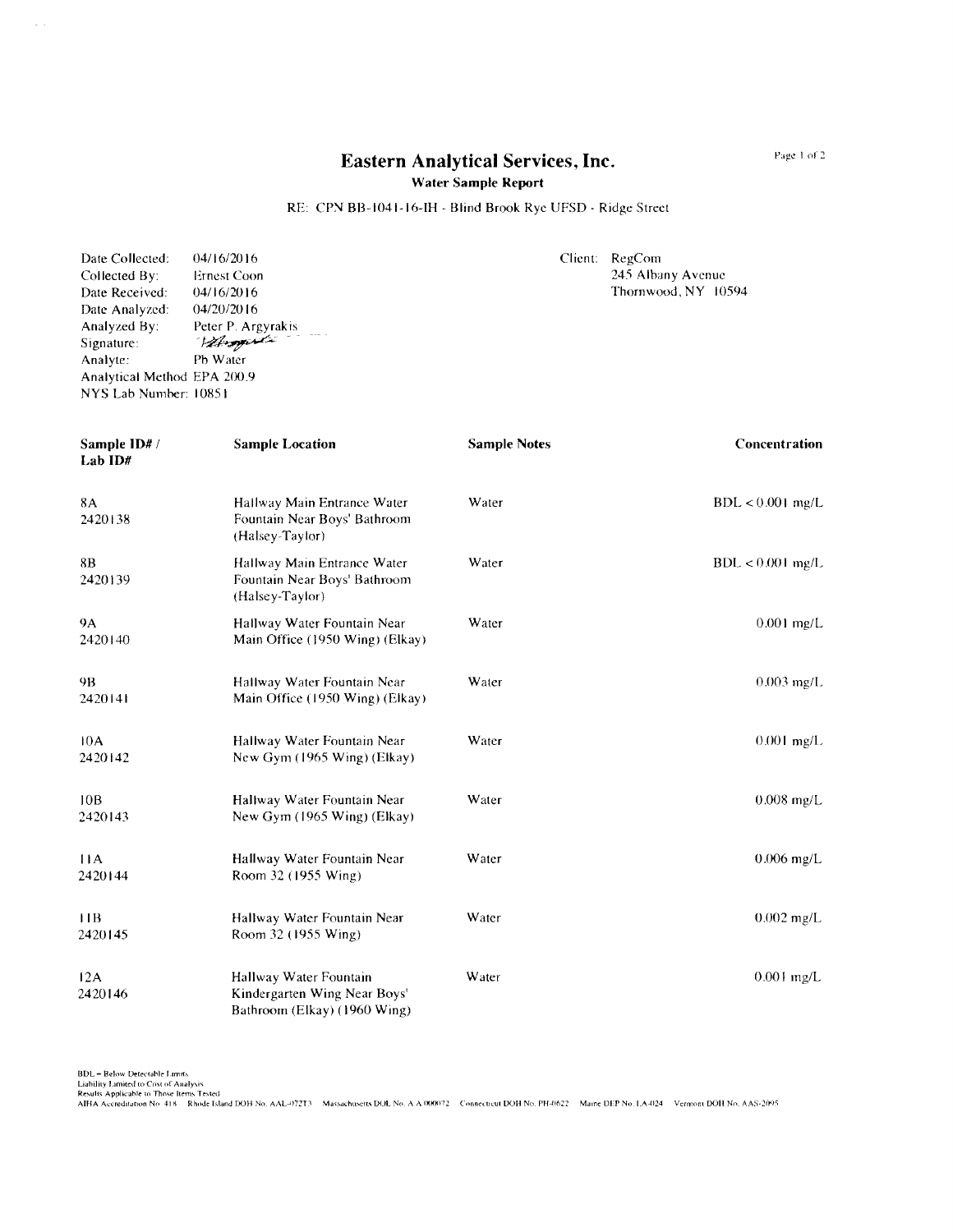**Water Sample Report** 

RE: CPN BB-1041-16-IH - Blind Brook Rye UFSD - Ridge Street

Client: RegCom 245 Albany Avenue Thomwood. NY 10594

Date Collected: 04/16/2016 Collected By: Ernest Coon<br>Date Received: 04/16/2016 Date Received: 04/16/2016<br>Date Analyzed: 04/20/2016 Date Analyzed:<br>Analyzed By: Analyzed By: Peter P. Argyrakis<br>Signature: <sup>1</sup>24 Magazir Analyte: Pb Water Analytical Method EPA 200.9 NYS Lab Number: 10851

 $\sim$   $\sim$ 

| Sample ID# /<br>Lab ID# | <b>Sample Location</b>                                       | <b>Sample Notes</b> | Concentration |
|-------------------------|--------------------------------------------------------------|---------------------|---------------|
| 12B                     | Hallway Water Fountain                                       | Water               | $0.003$ mg/L  |
| 2420147                 | Kindergarten Wing Near Boys'<br>Bathroom (Elkay) (1960 Wing) |                     |               |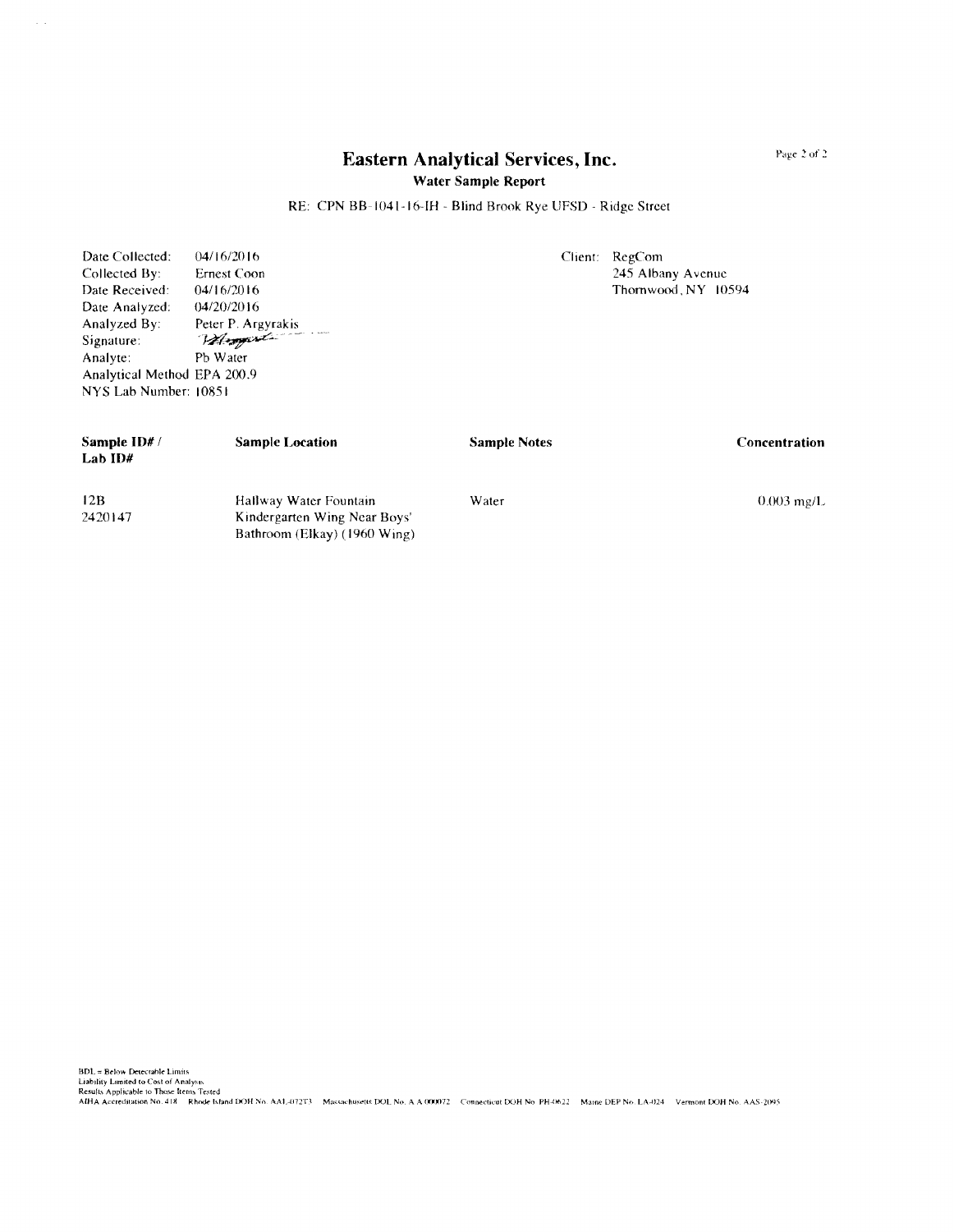## **Eastern Analytical Services, Inc.** Page 1 of 2

**Water Sample Report** 

#### RE: CPN BB-1041-16-IH - Blind Brook Rye UFSD - Ridge Street

Client: RegCom

245 Albany Avenue Thornwood. NY 10594

Date Collected: 04/16/2016<br>Collected By: Ernest Coon Collected By: Date Received: 04/16/2016<br>Date Analyzed: 04/20/2016 Date Analyzed: Analyzed By: Peter **P.** Argyrakis/Ernest Sanchez Analyzed by: *CONTRIGRATION CONTRIGUES*<br>Signature: *<i>Memphilian Contribution* Cu Water Analytical Method SM 18-21 3111B (99) NYS Lab Number: 10851

**Sample ID#/**  Lab ID# 8A 2420138 8B 2420139 9A 2420140 9B 2420141 I0A 2420142 IOB 2420143 IIA 2420144 118 2420145 12A 2420146 **Sample Location**  Hallway Main Entrance Water Fountain Near Boys' Bathroom (Halsey-Taylor) Hallway Main Entrance Water Fountain Near Boys' Bathroom (Halsey-Taylor) Hallway Water Fountain Near Main Office (1950 Wing) (Elkay) Hallway Water Fountain Near Main Office (1950 Wing) (Elkay) Hallway Water Fountain Near New Gym ( 1965 Wing) (Elkay) Hallway Water Fountain Near New Gym (1965 Wing) (Elkay) Hallway Water Fountain Near Room 32 ( 1955 Wing) Hallway Water Fountain Near Room 32 *(* 1955 Wing) Hallway Water Fountain Kindergarten Wing Near Boys' Bathroom (Elkay) (1960 Wing) **Sample Notes**  Water Water Water Water Water Water Water Water Water **Concentration**  BDL < 0.082 mg/L 0.108 mg/L BDL < 0.082 mg/L 0.114 mg/L 0.114mg/L 0.140 mg/L 0.134 mg/L 0181 mg/L 0.155 mg/L

BDL - Below Detectable Limits

Liability Limited to Cost of Analysis<br>Results Applicable to Those Items Tested

AIHA Accreditation No. 418 Rhode-Island DOH No AAL-072T3 Massachusetts DOL No. A A 000072 Connecticut DOH No. PH-0622 Mume DEP No. LA-024 Vermont DOH No. AAS-2095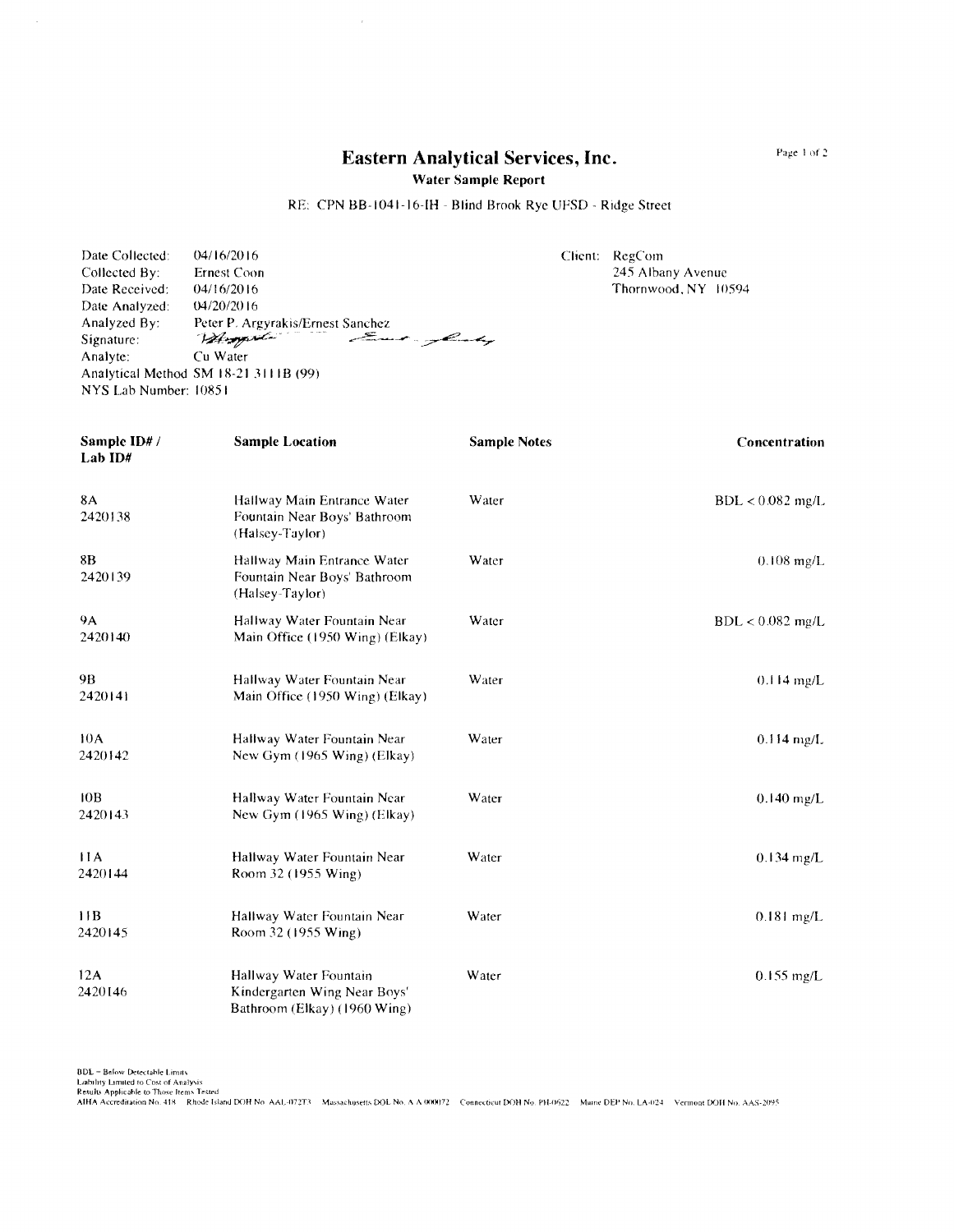**Water Sample Report** 

#### RE: CPN BB-1041-16-IH - Blind Brook Rye UFSD - Ridge Street

Client: RegCom 245 Albany Avenue Thornwood, NY 10594

Date Collected: 04/16/2016 Collected By: Ernest Coon Date Received: 04/16/2016 Date Analyzed: 04/20/2016 Analyzed By: Peter P. Argyrakis/Ernest Sanchez The magnetic contract of the first of Signature: Analyte: Cu Water Analytical Method SM 18-21 3111B (99) NYS Lab Number: 10851

 $\sim$   $\sim$ 

| <b>Sample Location</b>                                 | <b>Sample Notes</b>          | Concentration        |
|--------------------------------------------------------|------------------------------|----------------------|
| Hallway Water Fountain<br>Kindergarten Wing Near Boys' | Water                        | $0.124 \text{ mg/L}$ |
|                                                        | Bathroom (Elkay) (1960 Wing) |                      |

Page 2 of 2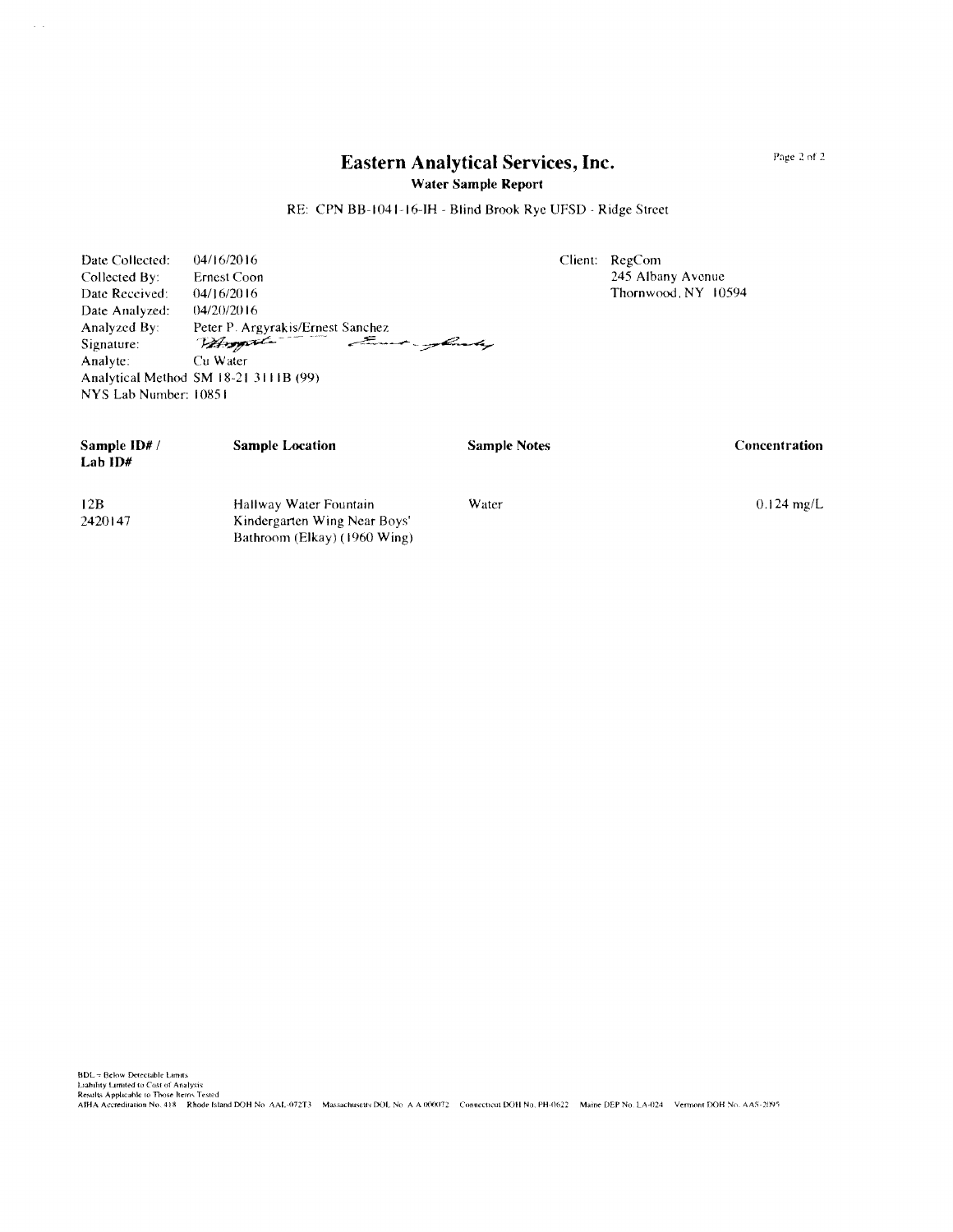#### **Water Sample Report**

#### RE: CPN BB-1041-16-IH - Blind Brook Rye UFSD - High School/Middle School

Client: RegCom

245 Albany Avenue Thornwood, NY 10594

Date Collected: 04/16/2016 Collected By: Ernest Coon Date Received: 04/16/2016 04/20/2016 Date Analyzed: Analyzed By: Peter P. Argyrakis  $\mathbb{R}^2$ Morgarti Signature: Analyte: Pb Water Analytical Method EPA 200.9 NYS Lab Number: 10851

Sample ID#/ **Sample Notes** Concentration **Sample Location** Lab  $ID#$  $0.001$  mg/L  $\mathsf{I}$ A Commons Water Fountain (Elkay) Water 2420126  $1\,\mathrm{B}$ Commons Water Fountain (Elkay) Water  $0.001$  mg/L 2420127  $2A$ Commons Water Fountain (Elkay Water 0.001 mg/L 2420128 with Bottle Filler)  $2B$ Commons Water Fountain (Elkay 0.001 mg/L Water 2420129 with Bottle Filler)  $3A$ Hallway 2nd Floor Water Water  $0.001$  mg/L 2420130 Fountain - Near Elevator (Elkay with Bottle Filler) 0.001 mg/L  $3B$ Hallway 2nd Floor Water Water Fountain - Near Elevator (Elkay 2420131 with Bottle Filler) Water  $0.021$  mg/L  $4A$ Hallway 2nd Floor Water 2420132 Fountain Near H201 (Halsey-Taylor)  $4B$ Hallway 2nd Floor Water Water  $0.068$  mg/L 2420133 Fountain Near H201 (Halsey-Taylor)  $BDL < 0.001$  mg/L 5A Hallway 1st Floor Water Fountain Water 2420134 Near Library (Next to Boys' Bathroom)

BDL = Below Detectable Limits<br>Liability Limited to Cost of Analysis

Results Applicable to Those Items Tested<br>AIHA Accreditation No. 418 - Rhode Island DOH No. AAL-072T3 - Massachusetts DOL No. A.A.000072 - Connecticut DOH No. PH-0622 - Maine DEP No. LA 024 - Vermont DOH No. AAS-2095

Page 1 of 2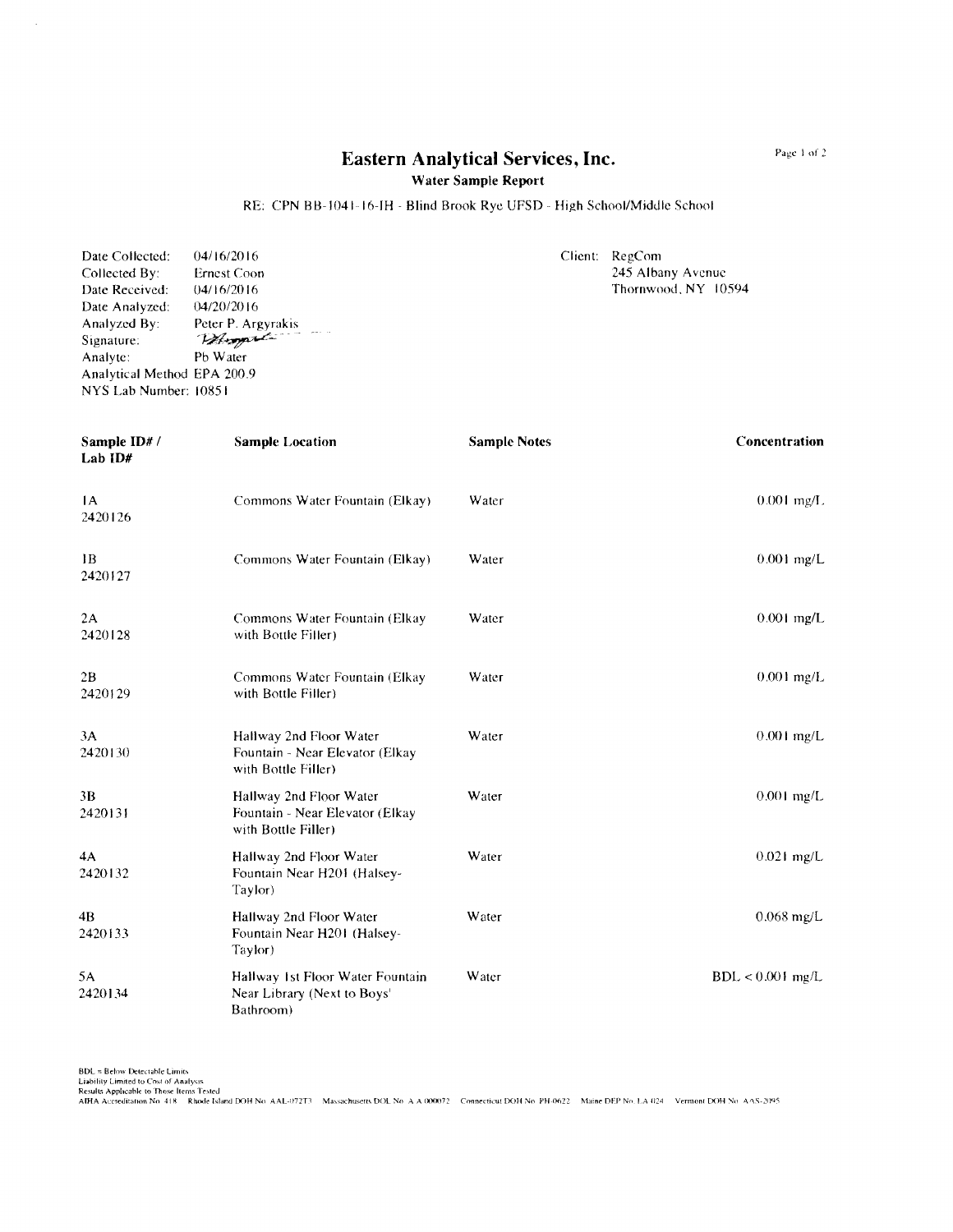**Water Sample Report** 

#### RE: CPN BB-1041-16-IH - Blind Brook Rye UFSD - High School/Middle School

Date Collected: 04/16/2016 Client: RegCom Collected By: 245 Albany Avenue Ernest Coon Date Received: 04/16/2016 Thornwood, NY 10594 Date Analyzed: 04/20/2016 Analyzed By: Peter P. Argyrakis Morgant Signature: Analyte: Pb Water Analytical Method EPA 200.9 NYS Lab Number: 10851 Sample ID#/ **Sample Location Sample Notes** Concentration Lab ID#  $5B$ Hallway 1st Floor Water Fountain Water  $BDL < 0.001$  mg/L 2420135 Near Library (Next to Boys'

Bathroom)

6A Hallway 1st Floor Water Fountain Water  $BDL < 0.001$  mg/L 2420136 Near MLC6 (Elkay) Hallway 1st Floor Water Fountain Water  $BDL < 0.001$  mg/L 6B Near MLC6 (Elkay) 2420137

Page 2 of 2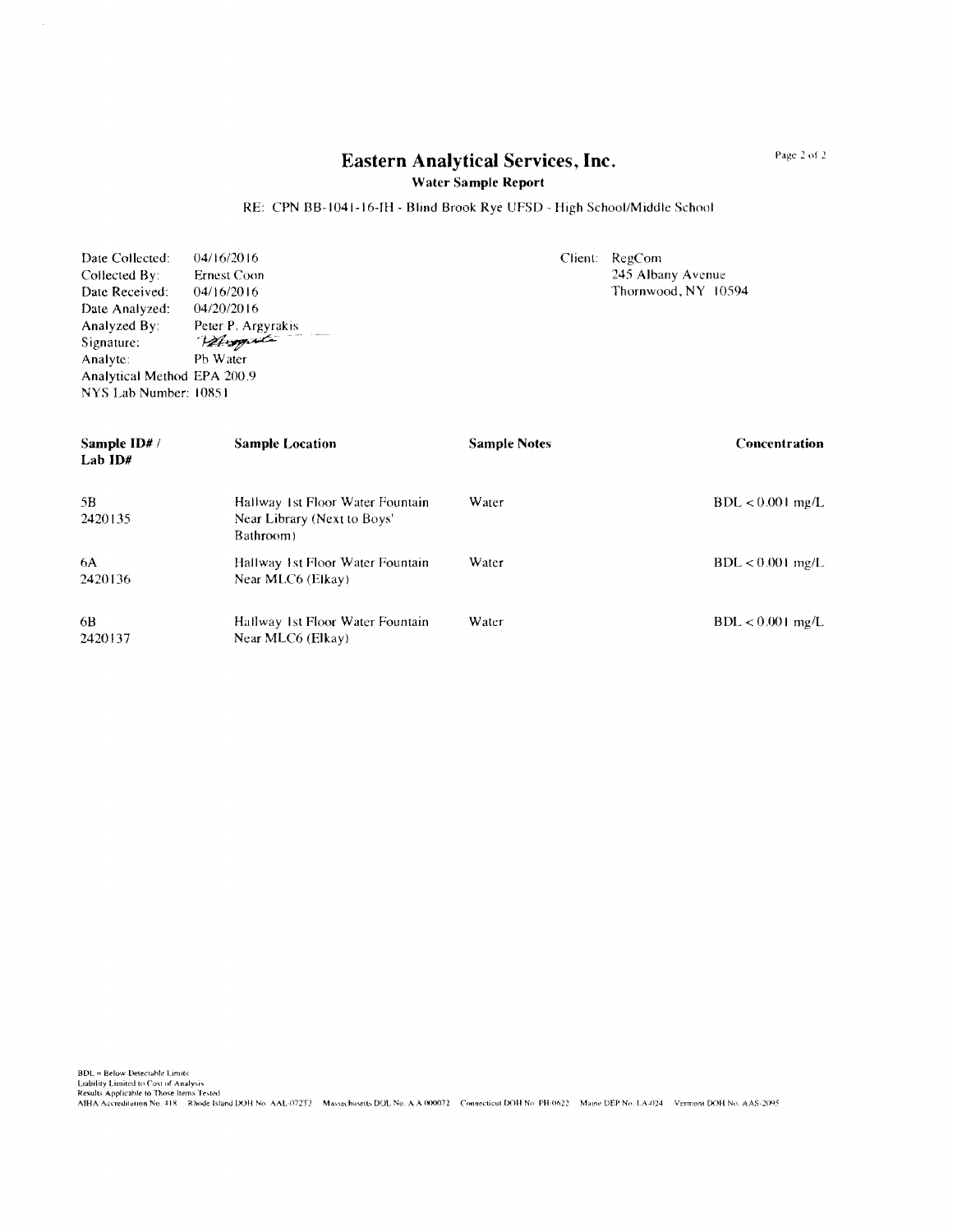**Water Sample Report** 

RE: CPN BB-1041-16-IH - Blind Brook Rye UFSD - High School/Middle School

Date Collected: 04/16/2016 Collected By: **Ernest Coon** Date Received: 04/16/2016 Date Analyzed: 04/20/2016 Peter P. Argyrakis/Ernest Sanchez Analyzed By: Signature: Analyte: Cu Water Analytical Method SM 18-21 3111B (99) NYS Lab Number: 10851

Client: RegCom 245 Albany Avenue Thornwood, NY 10594

| Sample ID#/<br>Lab ID#             | <b>Sample Location</b>                                                            | <b>Sample Notes</b> | Concentration |
|------------------------------------|-----------------------------------------------------------------------------------|---------------------|---------------|
| $\mathsf{I} \mathsf{A}$<br>2420126 | Commons Water Fountain (Elkay)                                                    | Water               | $0.192$ mg/L  |
| 1B<br>2420127                      | Commons Water Fountain (Elkay)                                                    | Water               | $0.171$ mg/L  |
| 2A<br>2420128                      | Commons Water Fountain (Elkay<br>with Bottle Filler)                              | Water               | $0.171$ mg/L. |
| 2B<br>2420129                      | Commons Water Fountain (Elkay<br>with Bottle Filler)                              | Water               | $0.171$ mg/L  |
| 3A<br>2420130                      | Hallway 2nd Floor Water<br>Fountain - Near Elevator (Elkay<br>with Bottle Filler) | Water               | $0.145$ mg/L  |
| 3B<br>2420131                      | Hallway 2nd Floor Water<br>Fountain - Near Elevator (Elkay<br>with Bottle Filler) | Water               | $0.119$ mg/L  |
| 4A<br>2420132                      | Hallway 2nd Floor Water<br>Fountain Near H201 (Halsey-<br>Taylor)                 | Water               | $1.186$ mg/L  |
| 4B<br>2420133                      | Hallway 2nd Floor Water<br>Fountain Near H201 (Halsey-<br>Taylor)                 | Water               | $1.645$ mg/L  |
| 5A<br>2420134                      | Hallway 1st Floor Water Fountain<br>Near Library (Next to Boys'<br>Bathroom)      | Water               | $0.166$ mg/L  |

BDL = Below Detectable Limits<br>Liability Limited to Cost of Analysis<br>Results Applicable to Those Items Tested<br>AIHA Accreditation No. 418 - Rhode Island DOH No. AAL-072T3 - Massachusetts DOL No. A 4 000072 - Connecticut DOR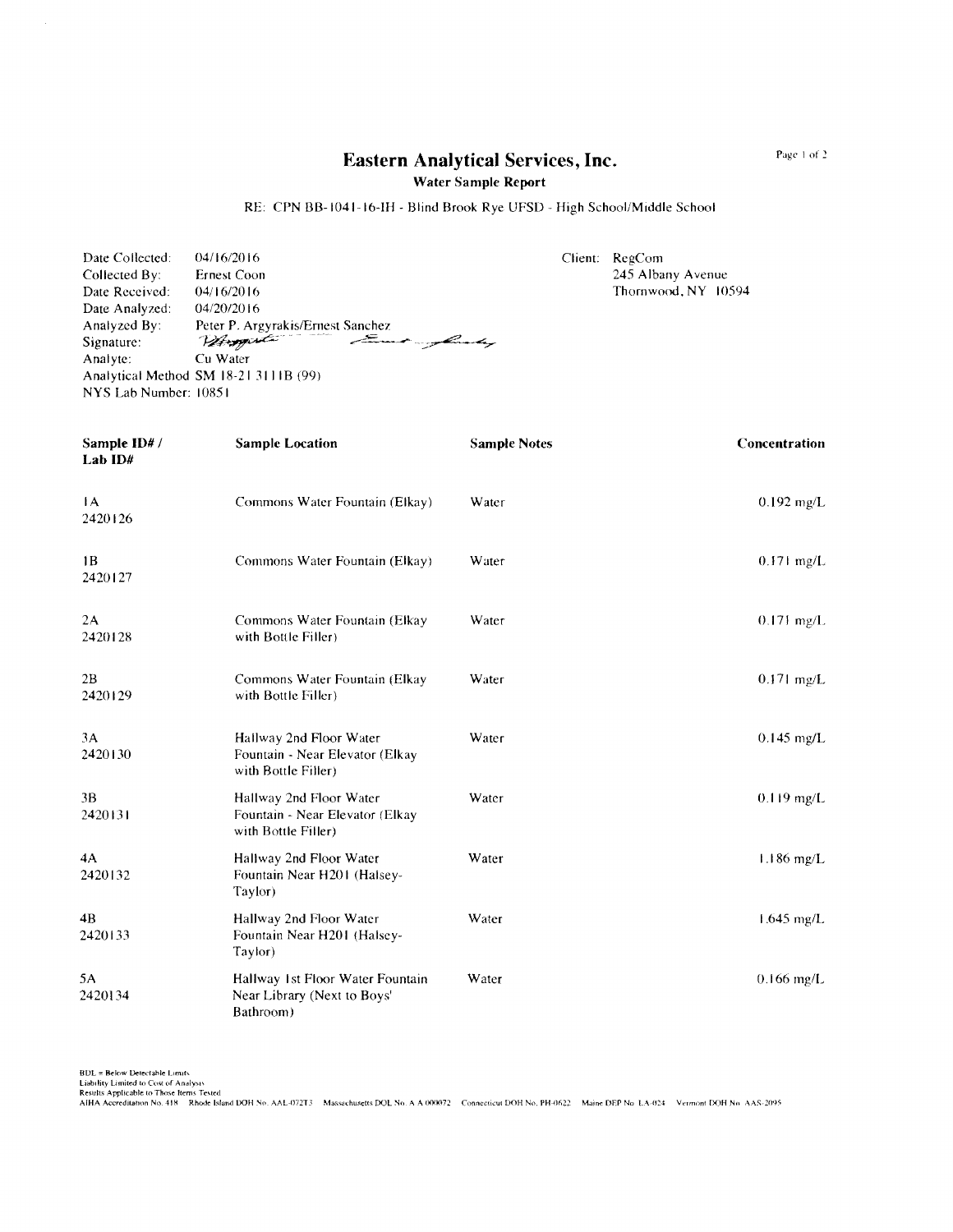**Water Sample Report** 

RE: CPN BB-1041-16-IH - Blind Brook Rye UFSD - High School/Middle School

Client: RegCom 245 Albany Avenue Thornwood, NY 10594

04/16/2016 Date Collected: Collected By: Ernest Coon Date Received: 04/16/2016 Date Analyzed: 04/20/2016 Analyzed By: Peter P. Argyrakis/Ernest Sanchez Warpart Emer Sunday Signature: Analyte: Cu Water Analytical Method SM 18-21 3111B (99) NYS Lab Number: 10851

| Sample ID#/<br>Lab $ID#$ | <b>Sample Location</b>                                                       | <b>Sample Notes</b> | <b>Concentration</b> |
|--------------------------|------------------------------------------------------------------------------|---------------------|----------------------|
| 5В<br>2420135            | Hallway 1st Floor Water Fountain<br>Near Library (Next to Boys'<br>Bathroom) | Water               | $0.166$ mg/L         |
| 6A<br>2420136            | Hallway 1st Floor Water Fountain<br>Near MLC6 (Elkay)                        | Water               | $0.228 \text{ mg/L}$ |
| 6B<br>2420137            | Hallway 1st Floor Water Fountain<br>Near MLC6 (Elkay)                        | Water               | $0.270 \text{ mg/L}$ |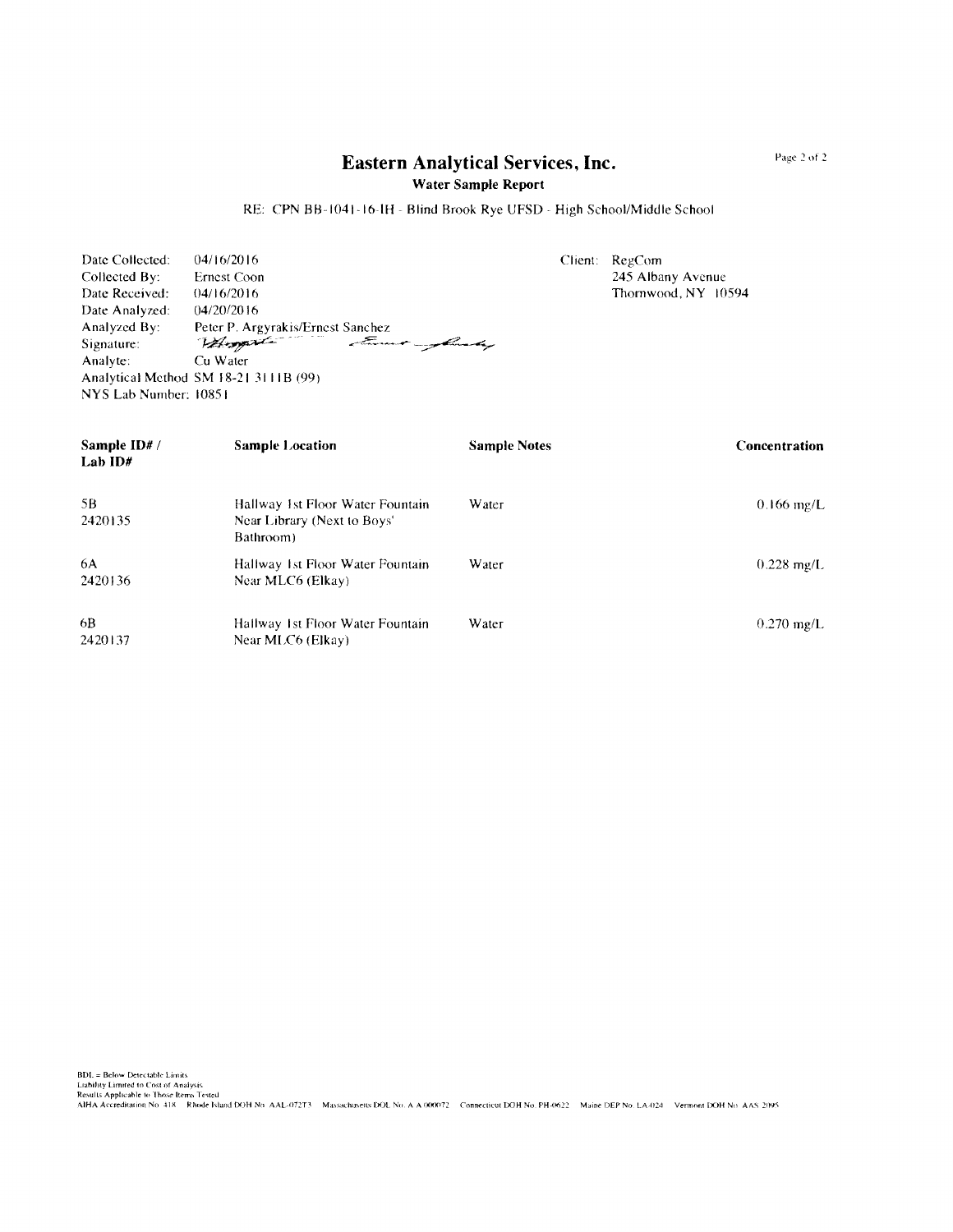# **Eastern Analytical Services, Inc.** Page 1 of 3

**Water Sample Report** 

RE: CPN BB-1067-16-IH - Blind Brook-Rye UFSD- HS/MS/RSS

Date Collected: 05/28/2016 Collected By: Ernest Coon Date Received: 05/28/2016 Date Analyzed: 06/01/2016 Analyzed By: Peter P. Argyrakis Signature: **Magnutic Property** Analyte: Pb Water Analytical Method EPA 200.9 NYS Lab Number: 10851

 $\epsilon \ll \epsilon$ 

Client: RegCom 245 Albany Avenue Thornwood, NY 10594

| Sample ID#/<br>Lab ID# | <b>Sample Location</b>                                                     | <b>Sample Notes</b> | Concentration      |
|------------------------|----------------------------------------------------------------------------|---------------------|--------------------|
| 1A<br>2428629          | M.S. Faculty Lounge Sink                                                   | Water               | $0.001$ mg/L       |
| 1B<br>2428630          | M.S. Faculty Lounge Sink                                                   | Water               | $BDL < 0.001$ mg/L |
| 2A<br>2428631          | MS/HS Outside Water Fountain<br>by Running Track (Lower Water<br>Fountain) | Water               | $BDL < 0.001$ mg/L |
| 2B<br>2428632          | MS/HS Outside Water Fountain<br>by Running Track (Lower Water<br>Fountain) | Water               | $BDL < 0.001$ mg/L |
| 3A<br>2428633          | H.S. Faculty Lunchroom Sink                                                | Water               | $BDL < 0.001$ mg/L |
| 3B<br>2428634          | H.S. Faculty Lunchroom Sink                                                | Water               | $BDL < 0.001$ mg/L |
| 4A<br>2428635          | H.S. Kitchen Sink #3 (Near<br>Emergency Room) (From Left to<br>Right)      | Water               | $0.003$ mg/L       |
| 4B<br>2428636          | H.S. Kitchen Sink #3 (Near<br>Emergency Room) (From Left to<br>Right)      | Water               | $0.001$ mg/L       |
| 5A<br>2428637          | H.S. Kitchen Sink #2 (Near Stove)<br>(From Left to Right)                  | Water               | $0.001$ mg/L       |

Liability Limited to Cost of Analysis<br>Results Applicable to Those Items Tested<br>AIHA Accreditation No. 418 – Rhode Island DOH No. AAL-072T3 – Massachusetts DOL No. A A 000072 – Connecticut DOH No. PH-0622 – Maine DEP No. LA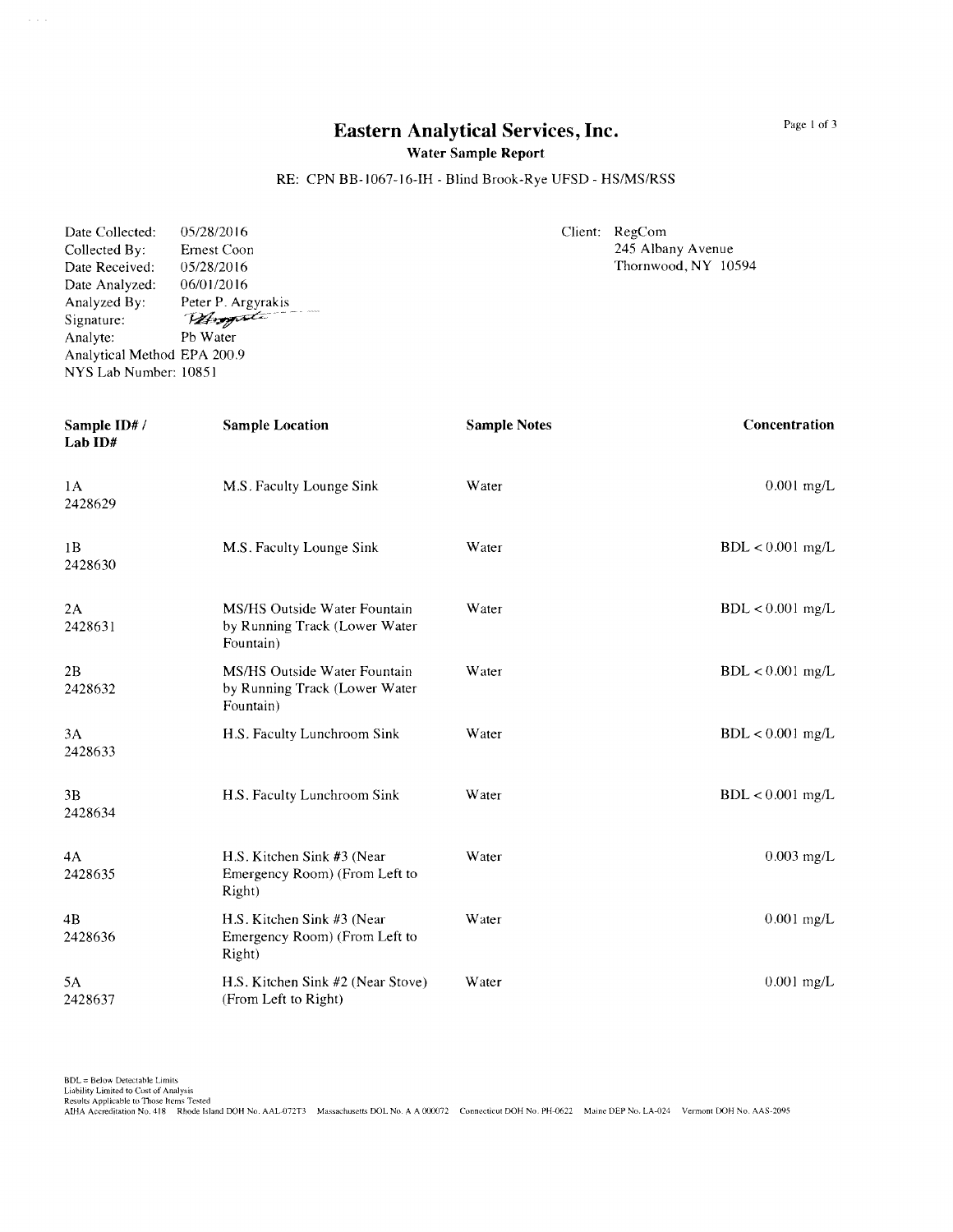# **Eastern Analytical Services, Inc.** Page 2 of 3

**Water Sample Report** 

RE: CPN BB-1067-16-IH - Blind Brook-Rye UFSD - HS/MS/RSS

Date Collected: 05/28/2016 Collected By: Ernest Coon Date Received: 05/28/2016 Date Analyzed: 06/01/2016 Analyzed By: Peter P. Argyrakis Signature: Petropolis Analyte: Pb Water Analytical Method EPA 200.9 NYS Lab Number: 1085 I Client: RegCom

**Sample** ID#/ Lab ID# 5B 2428638 6A 2428639 6B 2428640 7A 2428641 7B 2428642 SA 2428643 SB 2428644 9A 2428645 9B 2428646 **Sample Location**  H.S. Kitchen Sink #2 (Near Stove) (From Left to Right) H.S. Water Fountain Hallway Near H201 Halsey-Taylor H.S. Water Fountain Hallway Near H201 Halsey-Taylor R.S.S. Business Office Sink R.S.S. Business Office Sink R.S.S. Faculty Room Sink R.S.S. Faculty Room Sink R.S.S. Kitchen Sink Below Exhaust Fan (Sink #I) R.S.S. Kitchen Sink Below Exhaust Fan (Sink #1) **Sample Notes**  Water Water Water Water Water Water Water Water Water **Concentration**  BDL < 0.001 mg/L 0.006 mg/L 0.007 mg/L 0.001 mg/L 0.004 mg/L 0.001 mg/L BDL < 0.001 mg/L 0.035 mg/L 0.003 mg/L

BDL = Below Detectable Limits

Liability Limited to Cost of Analysis Results Applicable to Those Items Tested

AIHA Accreditation No. 418 Rhode Island DOH No. AAL-072T3 Massachusetts DOL No. A A 000072 Connecticut DOH No. PH-0622 Maine DEP No. LA-024 Vermont DOH No. AAS-2095

245 Albany Avenue Thorn wood, NY 10594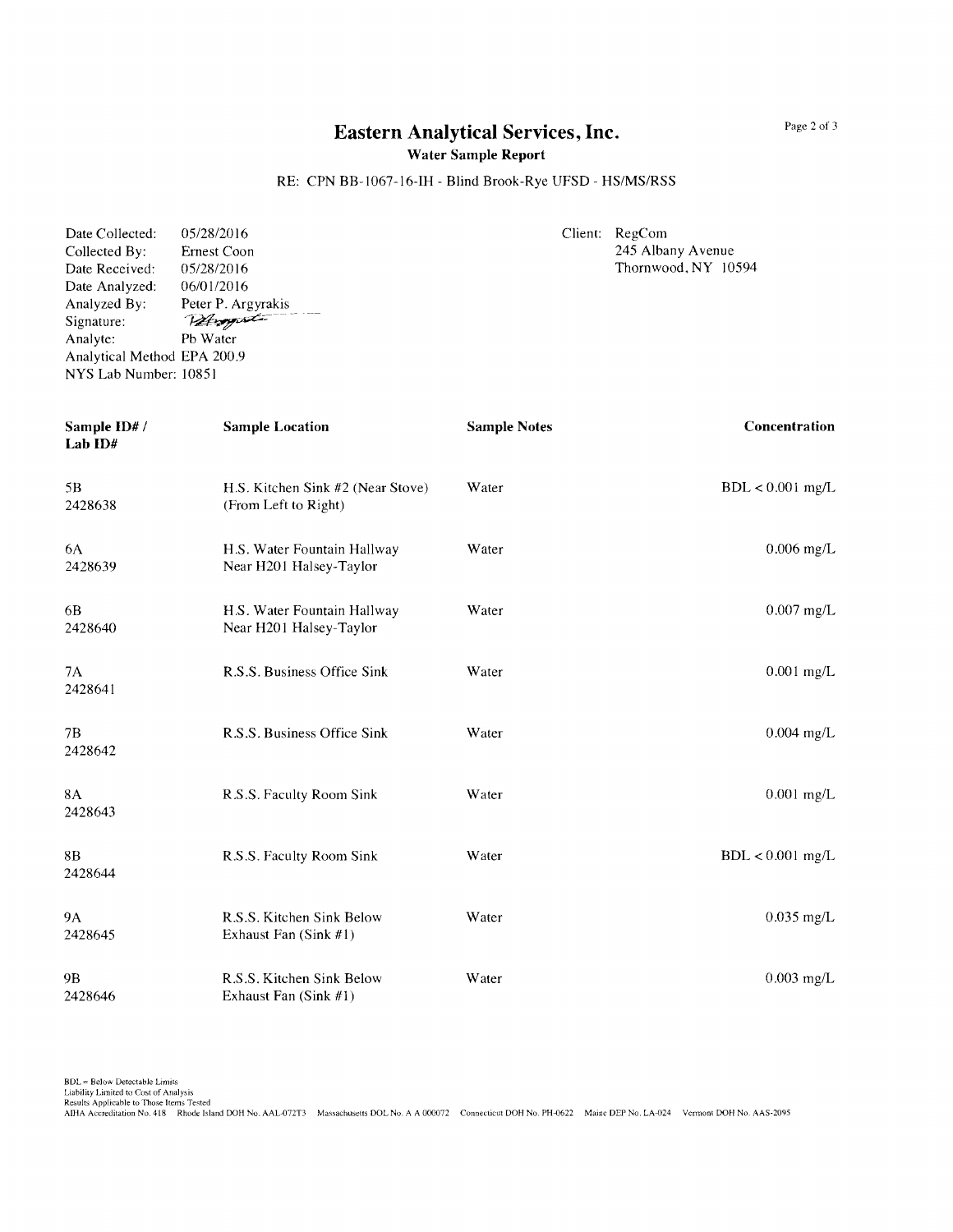# **Eastern Analytical Services, Inc.** Page 3 of 3

**Water Sample Report** 

RE: CPN BB-1067-16-IH - Blind Brook-Rye UFSD - HS/MS/RSS

Client: RegCom

245 Albany A venue Thornwood, NY 10594

Date Collected: Collected By: Date Received: Date Analyzed: Analyzed By: Signature:<br>Analyte: 05/28/2016 Ernest Coon 05/28/2016 06/01/2016 Peter P. Argyrakis Pb Water Analytical Method EPA 200.9 NYS Lab Number: 10851

Sample **ID#** / Lab ID#  $10A$ 2428647 JOB 2428648 11 2428649 **Sample Location**  R.S.S. Kitchen Sink Near Office R.S.S. Kitchen Sink Near Office Not Applicable **Sample Notes**  Water Water Water Blank **Concentration**  0.006 mg/L 0.003 mg/L  $BDL < 0.001$  mg/L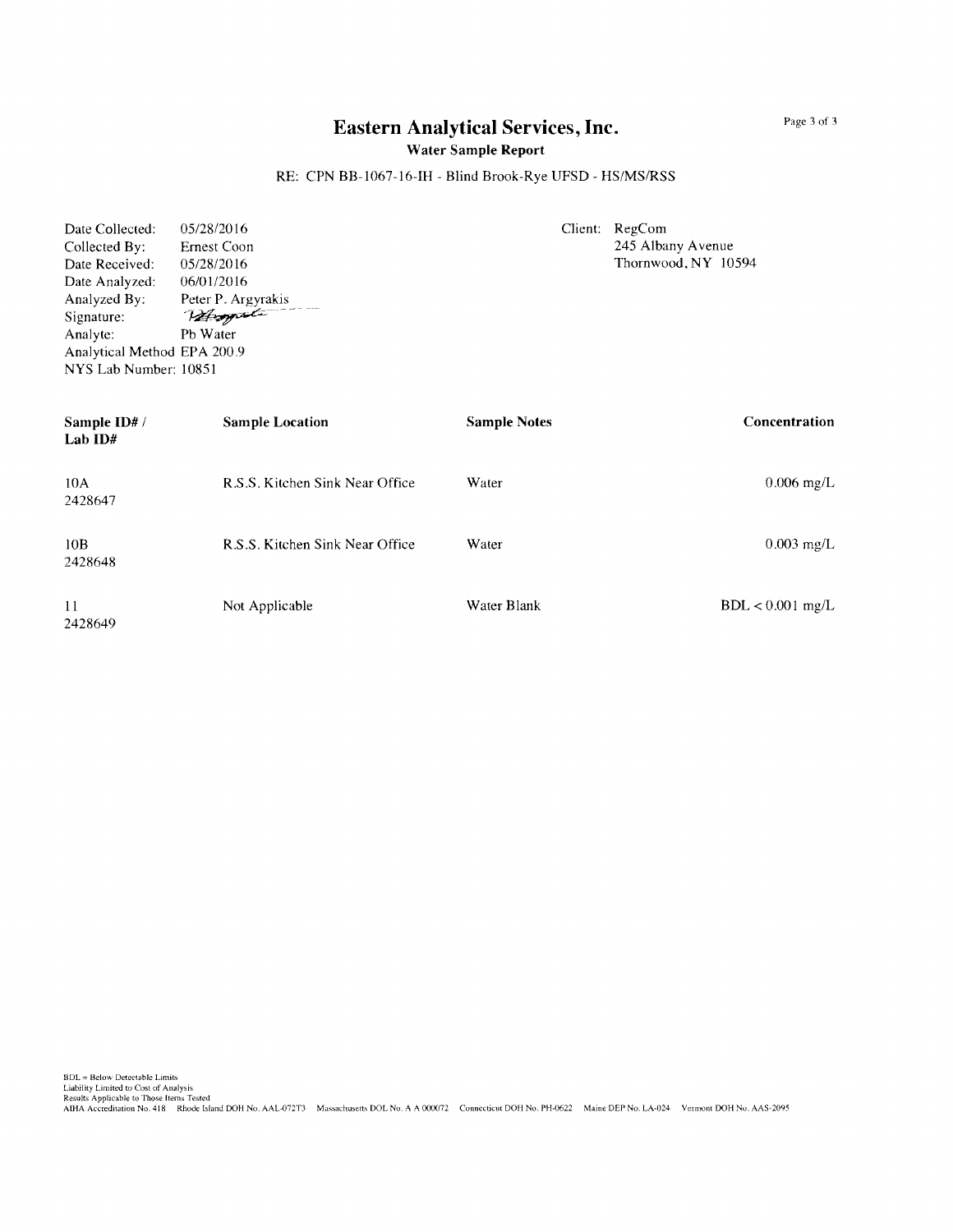**Water Sample Report** 

RE: CPN BB- 1067-16-IH - Blind Brook-Rye UFSD - HS/MS/RSS

Date Collected: Collected By: Date Received: Date Analyzed: Analyzed By:<br>Signature: 05/28/2016 Ernest Coon 05/28/2016 06/07/2016 Ernest Sanchez Signature: <br>Analyte: Cu Water Cu Water Analytical Method *SM* 18-21 3111B (99) NYS Lab Number: 10851

Client: RegCom 245 Albany Avenue Thornwood, NY 10594

| Sample ID#/<br>Lab $ID#$ | <b>Sample Location</b>                                                     | <b>Sample Notes</b> | Concentration |
|--------------------------|----------------------------------------------------------------------------|---------------------|---------------|
| 1A<br>2428629            | M.S. Faculty Lounge Sink                                                   | Water               | $0.344$ mg/L  |
| 1B<br>2428630            | M.S. Faculty Lounge Sink                                                   | Water               | $0.210$ mg/L  |
| 2A<br>2428631            | MS/HS Outside Water Fountain<br>by Running Track (Lower Water<br>Fountain) | Water               | $0.293$ mg/L  |
| 2B<br>2428632            | MS/HS Outside Water Fountain<br>by Running Track (Lower Water<br>Fountain) | Water               | $0.236$ mg/L  |
| 3A<br>2428633            | H.S. Faculty Lunchroom Sink                                                | Water               | $0.165$ mg/L  |
| 3B<br>2428634            | H.S. Faculty Lunchroom Sink                                                | Water               | $0.210$ mg/L  |
| 4A<br>2428635            | H.S. Kitchen Sink #3 (Near<br>Emergency Room) (From Left to<br>Right)      | Water               | $0.229$ mg/L  |
| 4B<br>2428636            | H.S. Kitchen Sink #3 (Near<br>Emergency Room) (From Left to<br>Right)      | Water               | $0.134$ mg/L  |
| 5A<br>2428637            | H.S. Kitchen Sink #2 (Near Stove)<br>(From Left to Right)                  | Water               | $0.159$ mg/L  |

BDL = Below Detectable Limits

Liability Limited to Cost of Analysis<br>Results Applicable to Those Items Tested<br>AIHA Accreditation No. 418 – Rhode Island DOH No. AAL-072T3 – Massachusetts DOL No. A A 000072 – Connecticut DOH No. PH-0622 – Maine DEP No. LA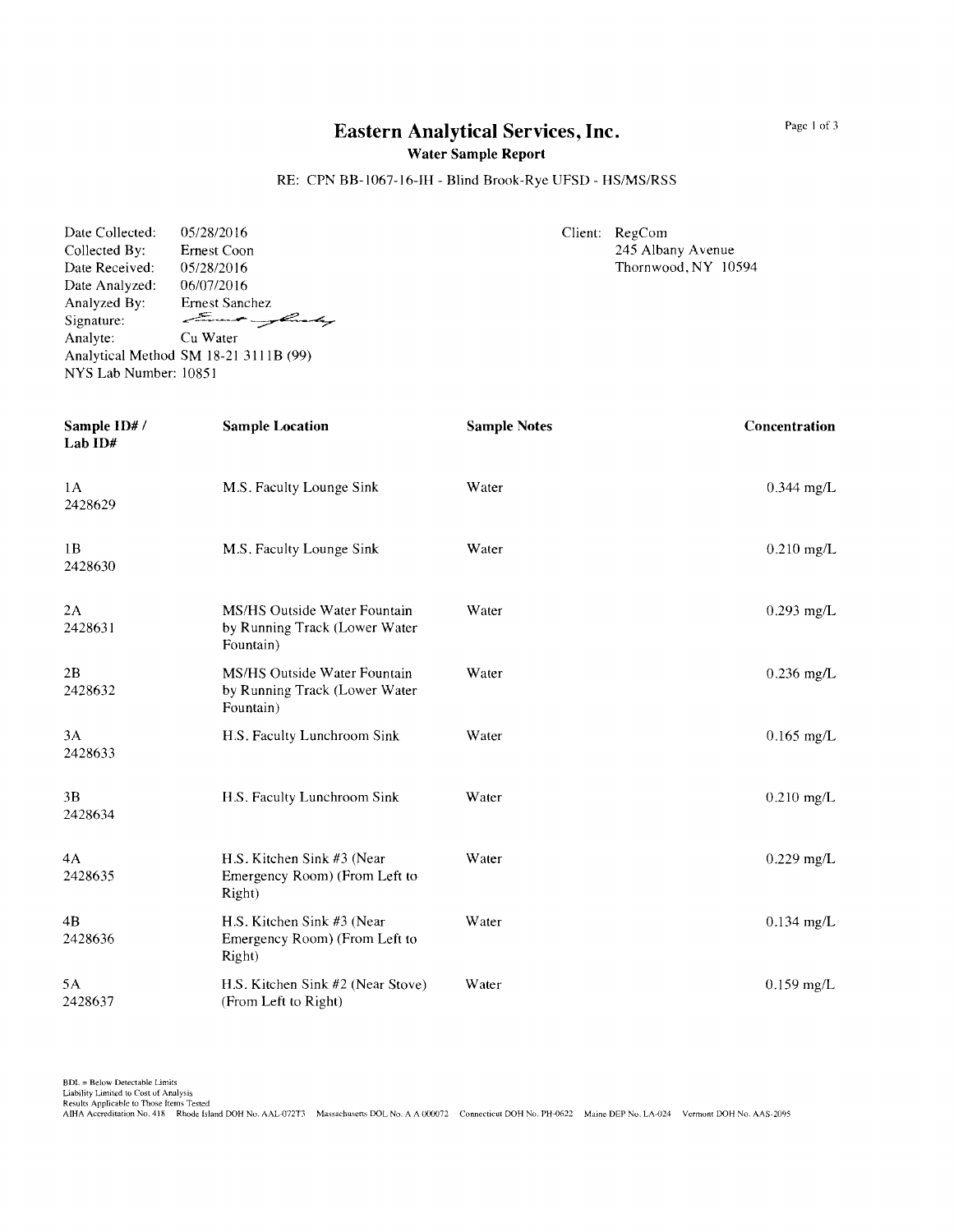# **Eastern Analytical Services, Inc.** Page 2 of 3

**Water Sample Report** 

RE: CPN BB-1067-16-IH - Blind Brook-Rye UFSD - HS/MS/RSS

Date Collected: 05/28/2016<br>Collected By: Ernest Coon Collected By: Ernest Coon<br>Date Received: 05/28/2016 Date Received: 05/28/2016<br>Date Analyzed: 06/07/2016 Date Analyzed:<br>Analyzed By: Analyzed By: Ernest Sanchez<br>Signature: Signature: .....-===-\_.--~ Analyte: Cu Water Analytical Method SM 18-21 3 I I I **B** (99) NYS Lab Number: 10851

Client: RegCom 245 Albany Avenue Thornwood, NY 10594

| Sample ID#/<br>Lab ID# | <b>Sample Location</b>                                    | <b>Sample Notes</b> | Concentration      |
|------------------------|-----------------------------------------------------------|---------------------|--------------------|
| 5B<br>2428638          | H.S. Kitchen Sink #2 (Near Stove)<br>(From Left to Right) | Water               | $0.197$ mg/L       |
| 6A<br>2428639          | H.S. Water Fountain Hallway<br>Near H201 Halsey-Taylor    | Water               | $0.236$ mg/L       |
| 6B<br>2428640          | H.S. Water Fountain Hallway<br>Near H201 Halsey-Taylor    | Water               | $0.255$ mg/L       |
| 7A<br>2428641          | R.S.S. Business Office Sink                               | Water               | $0.287$ mg/L       |
| 7B<br>2428642          | R.S.S. Business Office Sink                               | Water               | $0.204$ mg/L       |
| <b>8A</b><br>2428643   | R.S.S. Faculty Room Sink                                  | Water               | $BDL < 0.089$ mg/L |
| 8B<br>2428644          | R.S.S. Faculty Room Sink                                  | Water               | $BDL < 0.089$ mg/L |
| <b>9A</b><br>2428645   | R.S.S. Kitchen Sink Below<br>Exhaust Fan (Sink #1)        | Water               | $0.165$ mg/L       |
| 9B<br>2428646          | R.S.S. Kitchen Sink Below<br>Exhaust Fan (Sink #1)        | Water               | $BDL < 0.089$ mg/L |

Liability Limited to Cost of Analysis<br>Results Applicable to Those Items Tested<br>AIHA Accreditation No. 418 – Rhode Island DOH No. AAL-072T3 – Massachusetts DOL No. A A 000072 – Connecticut DOH No. PH-0622 – Maine DEP No. LA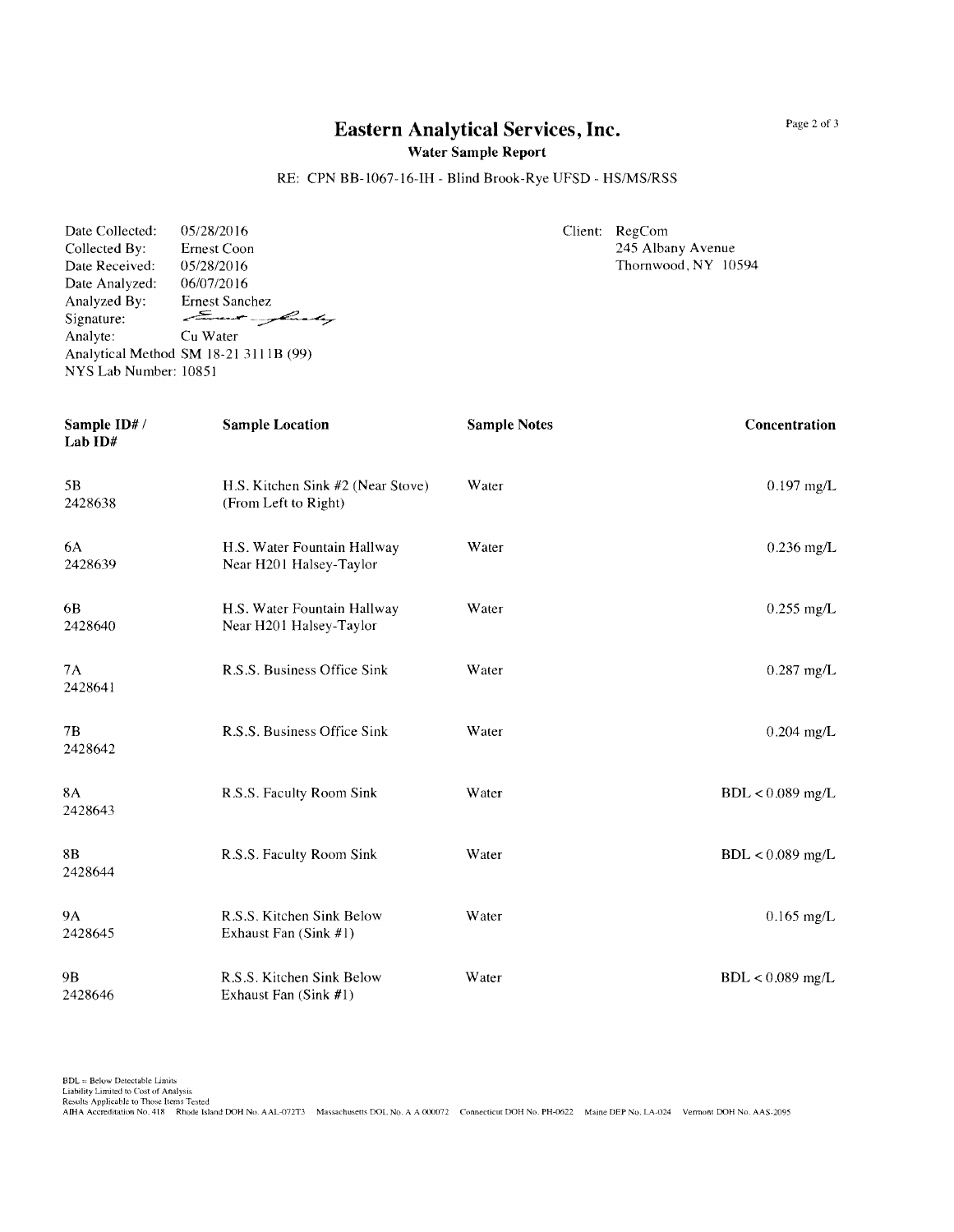# **Eastern Analytical Services, Inc.** Page 3 of 3

**Water Sample Report** 

RE: CPN BB-1067-16-IH - Blind Brook-Rye UFSD - HS/MS/RSS

Date Collected: 05/28/2016 Collected By: Ernest Coon Date Received: 05/28/2016<br>Date Analyzed: 06/07/2016 Date Analyzed: Analyzed By: Ernest Sanchez Signature: <br>Analyte: Cu Water Cu Water Analytical Method **SM** 18-21 31 l lB (99) NYS Lab Number: 10851

Client: RegCom 245 Albany Avenue Thornwood, NY 10594

| Sample ID#/<br>Lab $ID#$ | <b>Sample Location</b>          | <b>Sample Notes</b> | <b>Concentration</b> |  |
|--------------------------|---------------------------------|---------------------|----------------------|--|
| 10A<br>2428647           | R.S.S. Kitchen Sink Near Office | Water               | $0.127$ mg/L         |  |
| 10B<br>2428648           | R.S.S. Kitchen Sink Near Office | Water               | $0.102 \text{ mg/L}$ |  |
| 11<br>2428649            | Not Applicable                  | Water Blank         | $BDL < 0.089$ mg/L   |  |